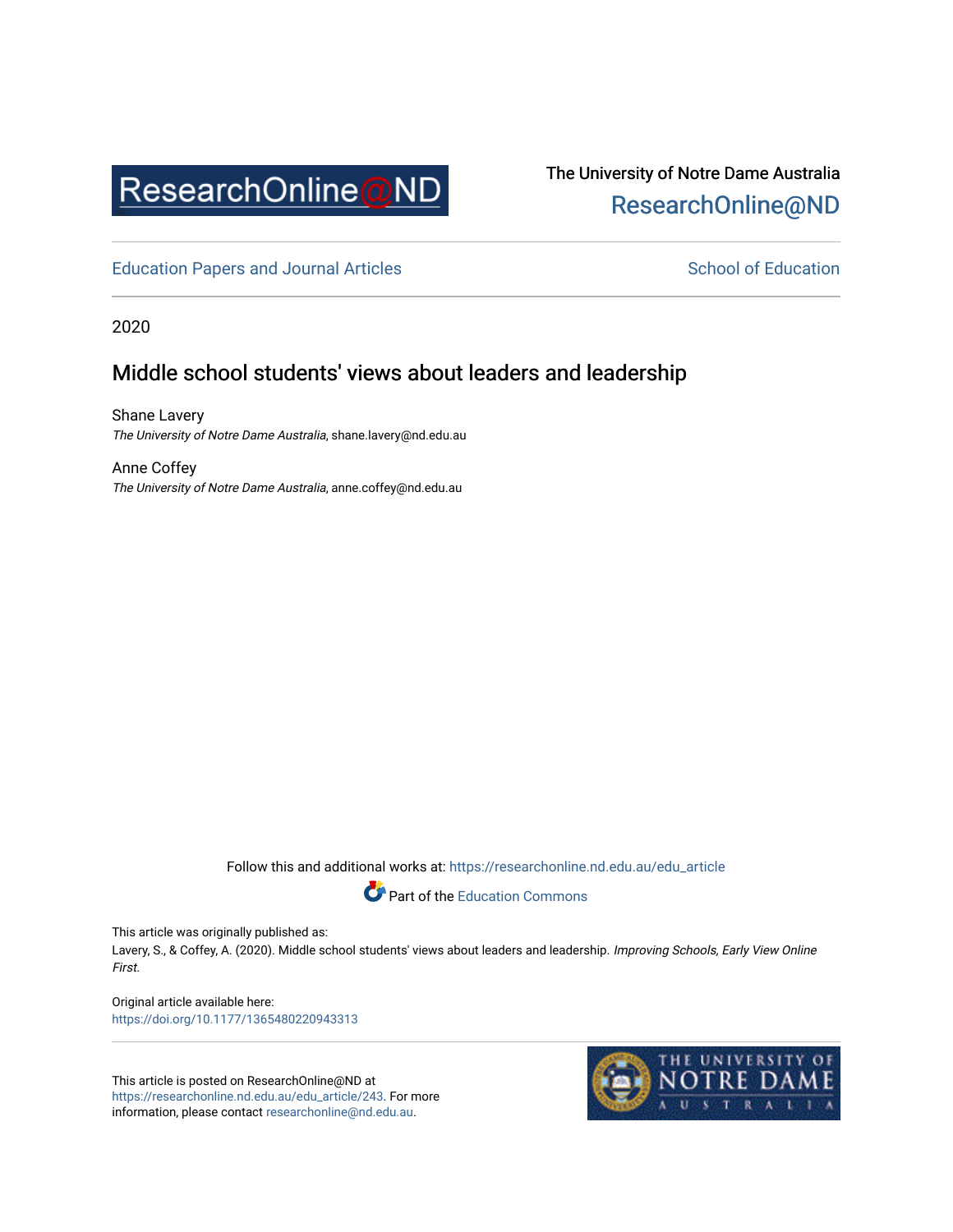This is the author's version of the following article, as accepted for publication.

Lavery, S. and Coffey, A. (2020) Middle school students' views about leaders and leadership. *Improving Schools*, *Online First*. doi: 10.1177/1365480220943313

This article was published in *Improving Schools*, 30 July, 2020.

Published version available online at: -

<https://doi.org/10.1177/1365480220943313>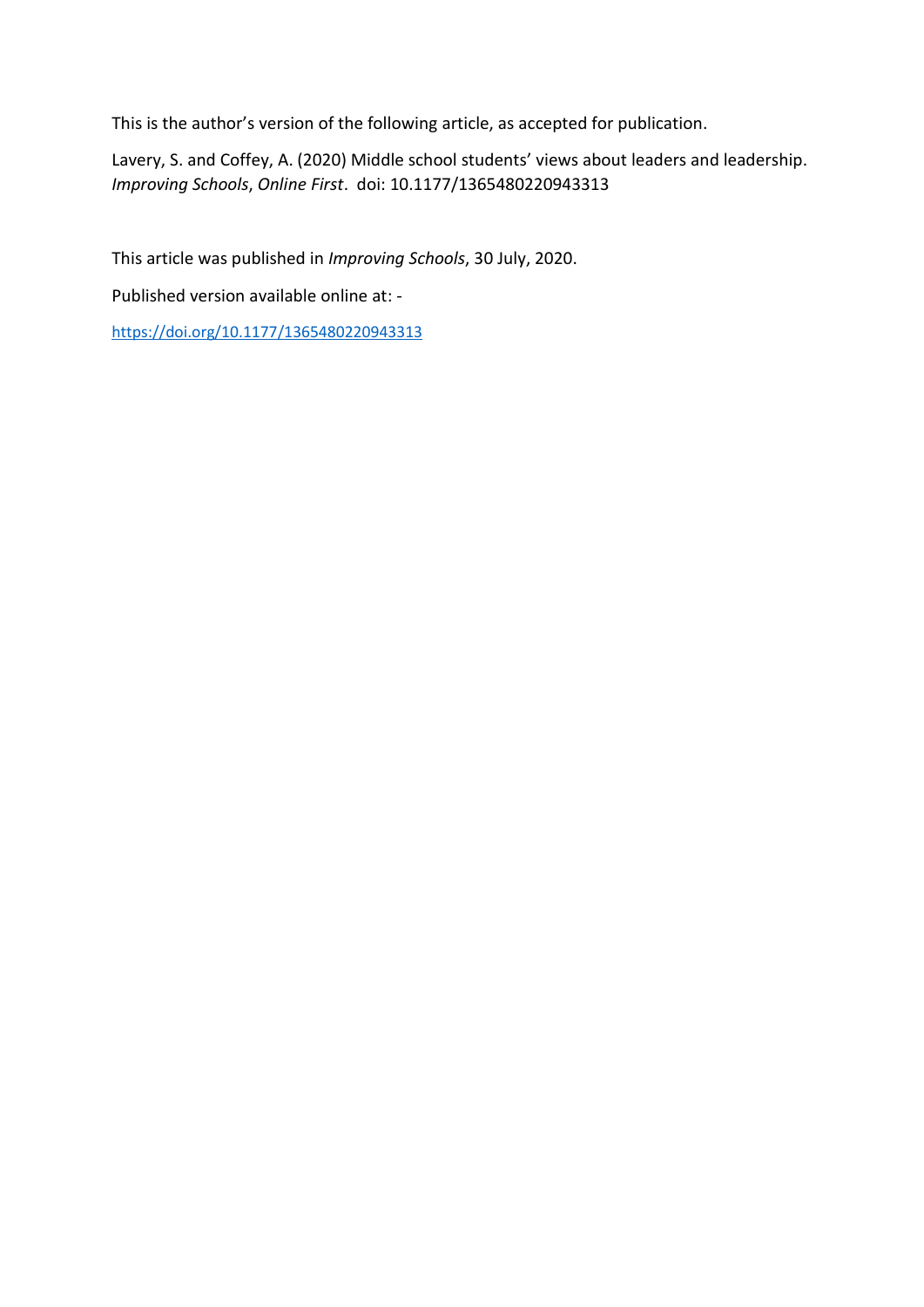### **Middle School Students' Views about Leaders and Leadership**

**Associate Professor Shane Lavery The University of Notre Dame Australia**

**Associate Professor Anne Coffey The University of Notre Dame Australia**

# **Abstract**

This article presents the ideas of 72 Australian middle school students from 12 metropolitan schools across six states and territories as to their understanding of leadership. Initially, literature is reviewed on developments in middle years education and theories of leadership pertinent to student leadership. The research methodology is then explained, providing an overview of the participants, the school contexts and methods of data collection and analysis. The subsequent section on results is presented under three topics: examples of good leaders, attributes that make for a good leader and participants' understanding of the concept of leadership. A final discussion is centred on three considerations: the form of leadership that middle school students believe appropriate, the type of leadership which they rejected, and possible underlying reasons for their choices.

#### **Keywords**

Student voice, middle years, transformational leadership, distributed leadership, Servant Leadership

# **Introduction**

Developments since the turn of the millennium have seen a worldwide movement towards promoting student leadership within school settings. Decisions on what leadership entails, the type of leadership students should exercise and how students are trained to exercise this leadership are often the prerogative of adults. Educational policy, both national and international, has focused progressively on encouraging students to engage positively in their learning and to take a role in the decision-making and change processes within their schools. The purpose behind such policies has been to improve active citizenship and civic responsibility (Black, et al., 2014). These developments reflect an established perception that schools are ideal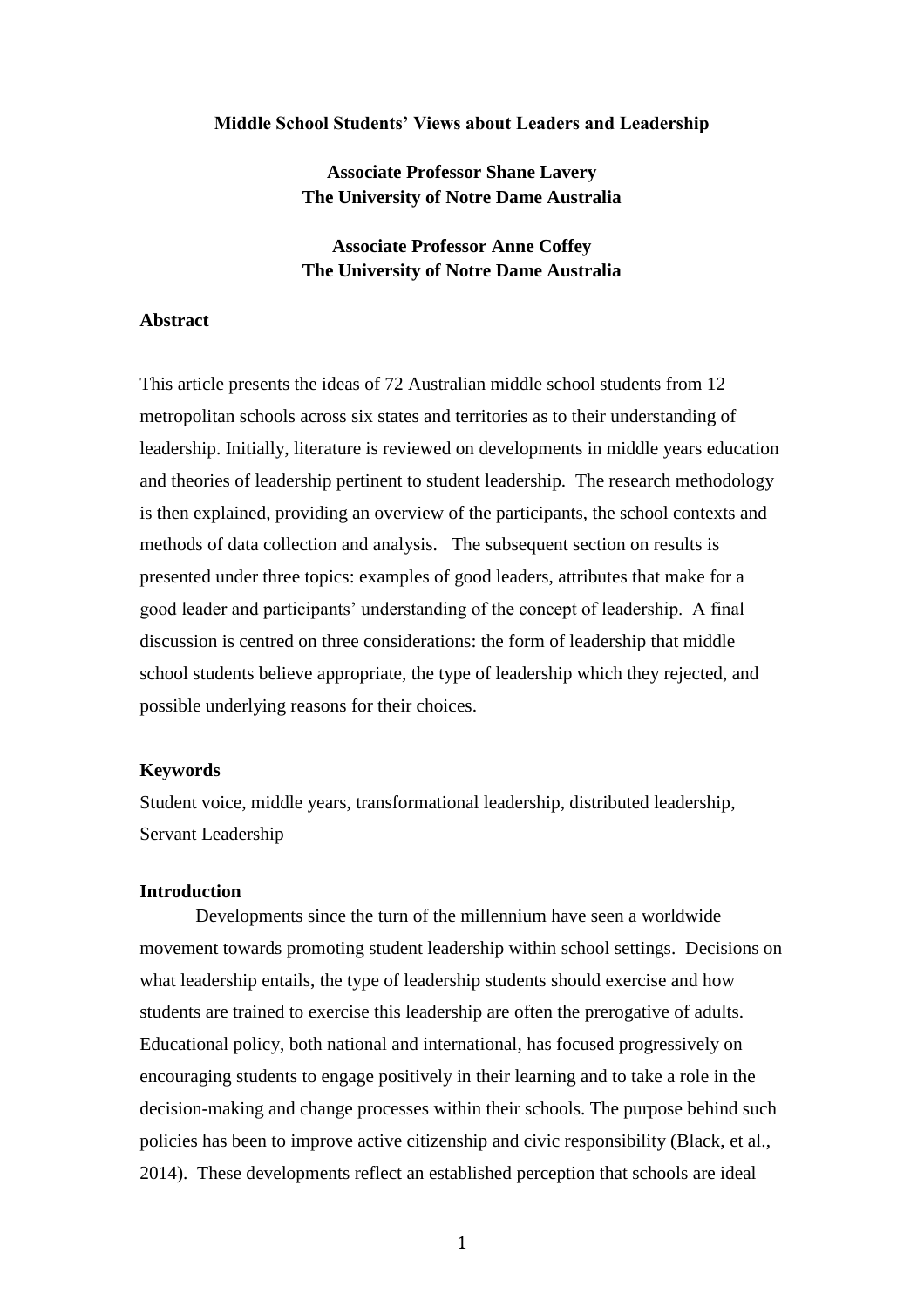places to promote notions of civic responsibility (van Linden & Fertman, 1998) and civic service (Chapman & Aspin, 2001). It also acknowledges the key role schools have for developing an overall sense of leadership in students (van Linden & Fertman) as well as fulfilling the call by the United Nations Convention on the Rights of the Child for the voice of children to be heard on issues that affect them (Groundwater-Smith, 2011). Karaigianni and Montgomery (2017) also point out that it is the experiences of leadership that children and adolescents have that can shape their leadership behaviours in adulthood.

This article explores the perceptions and opinions of 72 middle school students from Years 7 to 9 about their understanding of the notion of leadership. These students were drawn from 12 secondary schools in six states and territories across Australia. The importance of this student cohort is twofold. Firstly, while there is a growing body of literature on student leadership and student leadership development, much of this literature reflects an adult perspective. Appreciating student viewpoints on leadership is critical. Such perspectives provide a starting point for any ensuing leadership development for students. To ignore the student perspective runs the risk of simply imposing ideas that may have little connection or traction with student understanding and experience. Secondly, the focus of much of the literature on student leadership tends to concentrate on the leadership of senior students (Coffey & Lavery, 2017).

The research design underpinning this study entails a constructivist epistemology, a theoretical perspective based on interpretivism, methodology centred on qualitative content analysis and data collection methods that include 40-minute focus group interviews and researcher-generated field notes (Crotty, 1998; Punch & Oancea, 2014). Constructivism is often combined with interpretivism and is typically associated with qualitative research. As an approach to research, constructivism posits that people develop subjective meanings to their experiences. These meaning are varied and numerous which directs the researcher to look for a complexity of views (Creswell & Creswell, 2018). Interpretivism contends that trust and knowledge are subjective, culturally and historically situated and based on peoples' experiences and their understanding of these experiences (Ryan, 2018).The chosen methodology of qualitative content analysis provides a vehicle for analysing the data collected in the focus group interviews through a process of "identifying, coding and categorizing the primary patterns in the data" (Patton, 1990). The aim of this research design is to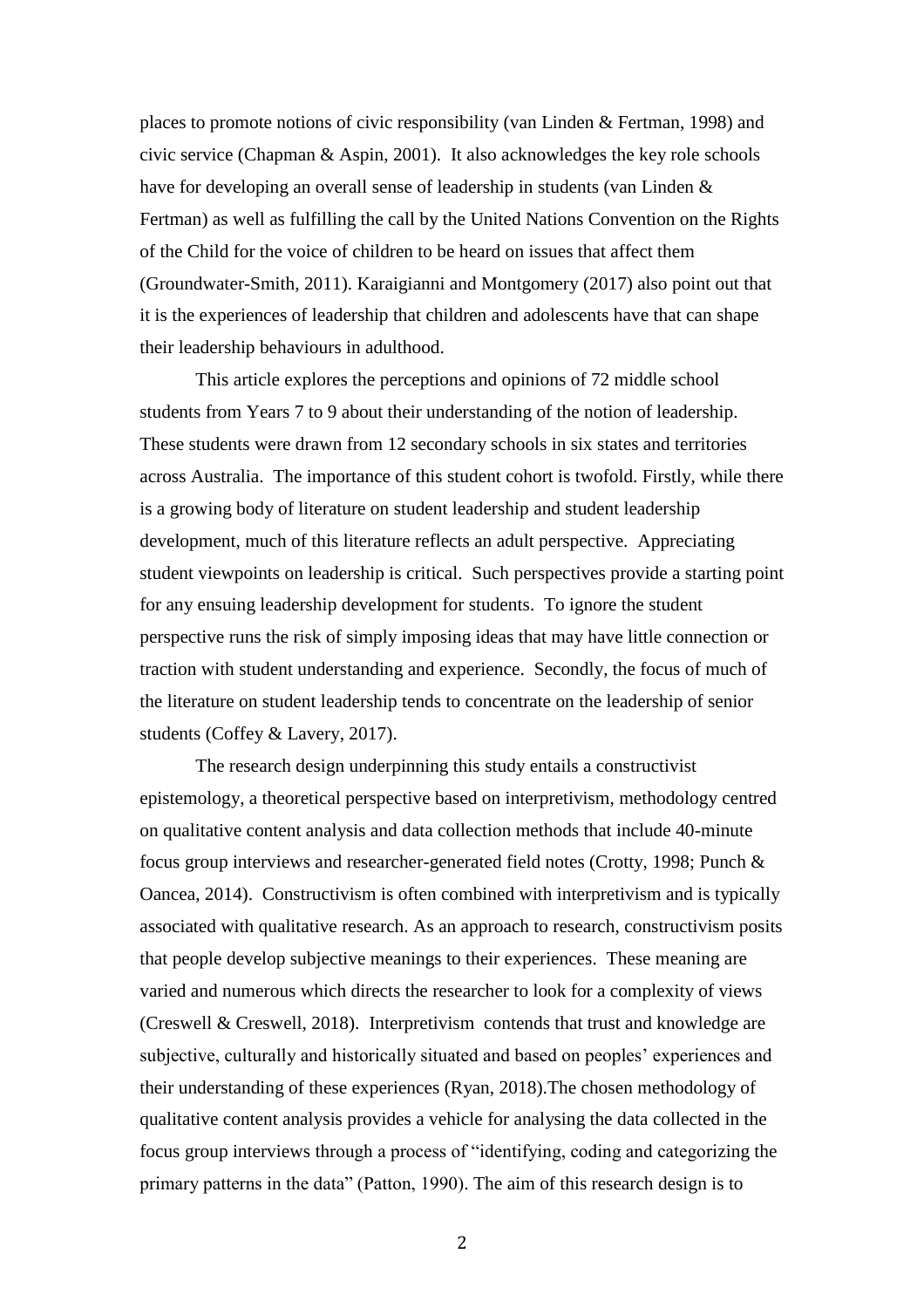promote an understanding of leadership through the experiences and ideas of middle school students as presented in their own words.

# **Review of the Literature**

Two areas in the literature underpin this research into middle years students' understanding of leadership. These areas are developments in middle years education and theories on leadership pertinent to student leadership, in particular, transformational leadership, distributive leadership and servant leadership.

#### *Developments in middle years education*

The period of early adolescence is a time like no other when young people experience rapid physical, social, emotional and intellectual development. The unique nature of these 'middle years' between childhood and adulthood has led to a focus on how schools can best cater for students during this time. School organisation, the built environment, pedagogy and the qualities of teachers best suited to working in a middle years context have all been the subject of investigation. Such considerations acknowledge both the particular developmental tasks that early adolescents need to accomplish as well as the role of schools in equipping students with the requisite skills to in order to best meet the challenges of adulthood. Such challenges include, inter alia, acquiring independence and a sense of identity, developing and maintaining more adult relationships, becoming reflective and abstract thinkers, developing their sexual identity and becoming more independent decision makers (Bahr & Pendergast, 2007; Hargreaves & Earl, 1990; Nagel, 2014). San Antonio (2006) also points out that "early adolescence is not only a time of turmoil; it can be a period of tremendous resilience, productivity, cognitive growth, generosity and increasing involvement" (p. 9). Redmond, et al. (2016) make a number of telling observations with respect to early adolescents. Firstly, they note that this period in a child's life is complex and that policy makers need to focus on more than simply academic achievement. Secondly, is the fact that "young people are the experts in their own lives" (p. xii) and therefore need to be included in decisions that impact them. With such observations in mind focus has been increasingly directed to developing a keen understanding of the particular imperatives at play in an early adolescent's life and how their experience of formal schooling can help them navigate the challenges they face.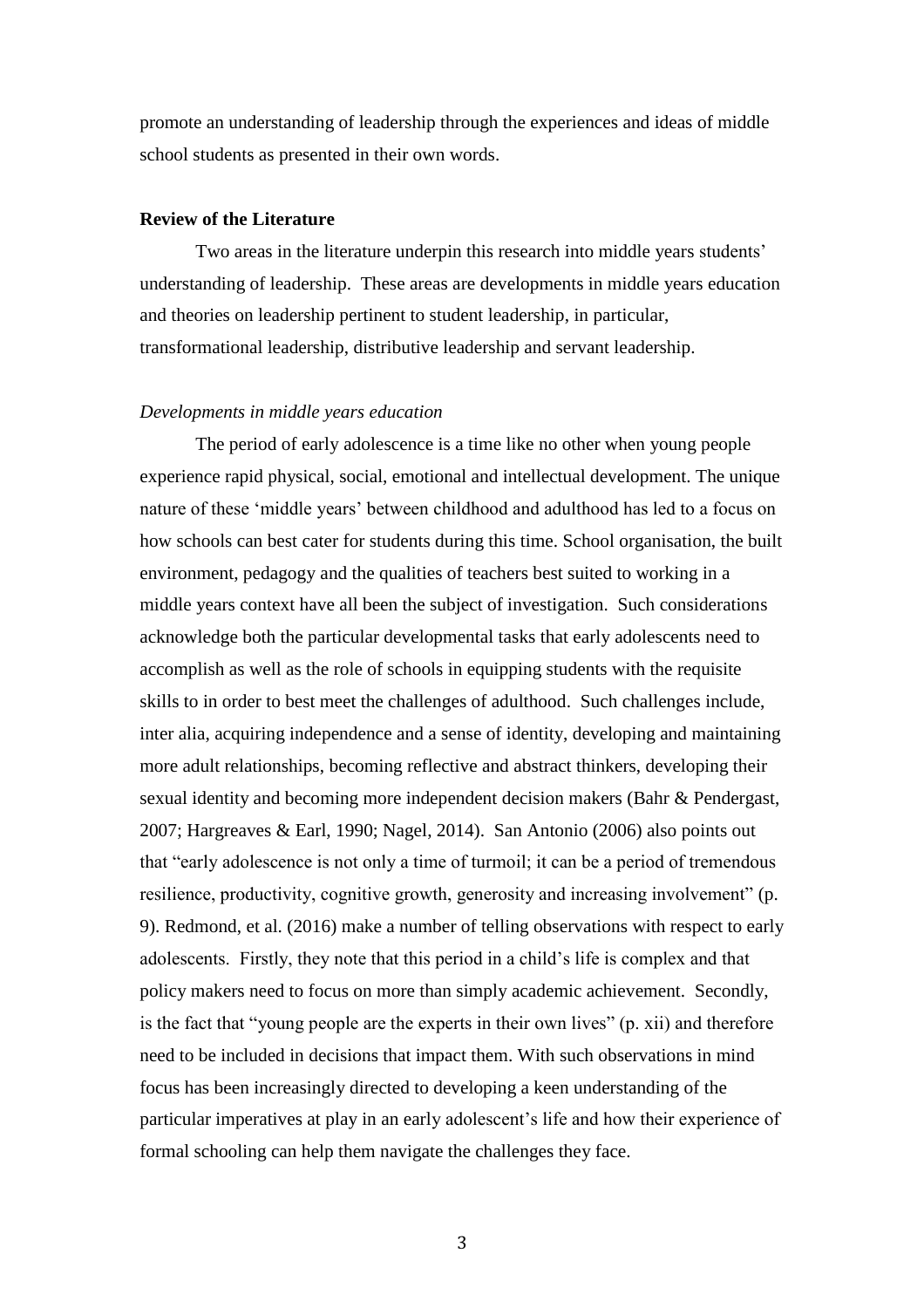In creating positive school environments that are responsive to the needs of early adolescents much attention has been directed to identifying the defining characteristics of such entities. Pendergast (2017) notes that effective middle years education can only occur "through the thoughtful adoption of intentional approaches to learning and teaching that take account of, and respond to, young adolescent learners in formal and informal contexts" (p. 3). Adolescent Success (2018), for example, a peak Australian organisation focused on early adolescents, recommends that 'Places of Learning' need to be flexible, diverse, democratic, positive, safe and engaging. Similarly, the teachers working with young adolescents need to be dedicated, knowledgeable, empathetic, passionate and relational. Whilst it is beyond the scope of this article to engage in a detailed discussion of best practice in the education of early adolescents, it is important to note that it is only by adopting an acute awareness of the specific characteristics of the adolescent learner as a starting point that effective middle schooling can result. Thus, schooling in the middle years needs to look, sound, and feel different to that experienced in other phases of development. What is becoming more evident is the need for increased opportunity for students to exercise greater agency during the middle years. For example, the Alice Springs (Mparntwe) Education Declaration (2019) which provides the vision for Australian education points specifically to the need for middle years students to have a "voice in and influence over their learning" (p. 13). One of the key means by which students can do this is through opportunities to exercise leadership.

### *Theories on leadership*

Definitions of leadership are diverse. Such definitions have seen a development in the understanding of leadership that has included the more traditional heroic notion of a leader linked with power or authority (Stokes & James, 1996), a behavioural understanding of leadership incorporating trait theory (Dalglish & Miller, 2016) a situational approach to leadership (Marzano, Waters & McNulty, 2005) to a more integrative perception of leadership as a combination of trait, behavioural and situational theories as a means to explaining "successful, influencing leader-follower relationships" (Dalglish & Miller, 2016, p. 107). Such theories or models of leadership comprise, but are not limited to charismatic, servant, transactional, transformational, transcendental, distributive and instructional leadership. This review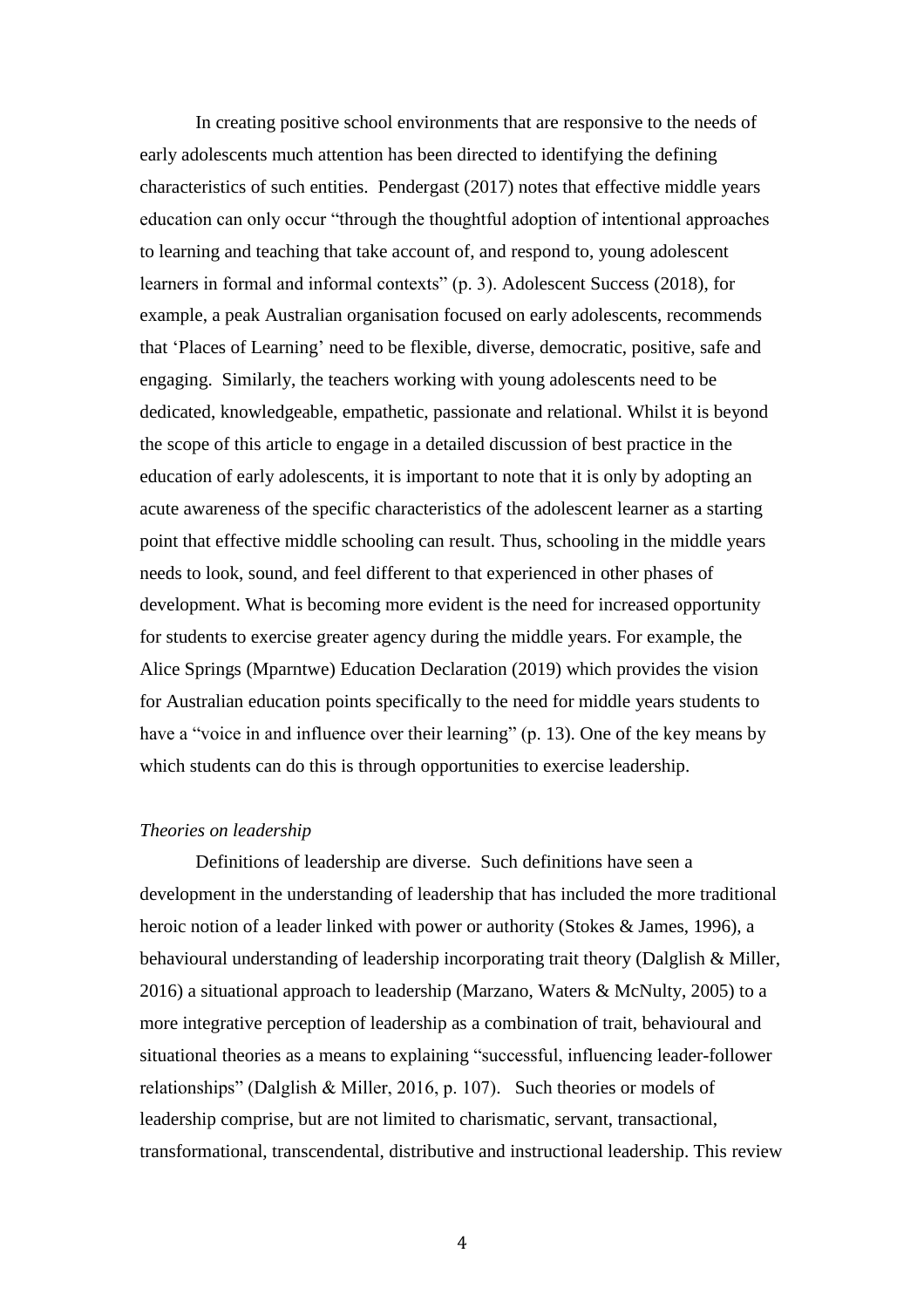of literature considers three integrative models of leadership pertinent to middle school student leadership: transformational, distributed and servant.

Transformational leadership is generally seen as embodying four factors: idealised influence, inspirational motivation, intellectual stimulation and individual consideration (Stone, Russell, & Paterson, 2003). Idealised influence entails leaders acting as role models for high ethical behaviour where they instil pride and earn trust and respect. Inspirational motivation is related to the formation and communication of a shared vision for the future. Inspirational stimulation expresses how leaders challenge assumptions, take risks and seek followers' ideas. Individual consideration involves leaders demonstrating empathy, attending to followers' needs and concerns and acting as mentors (Deluga, 1998; Stone, Russell & Paterson, 2017). Transformational leadership tends to be team focused and may be used to "develop team communication and conflict management skills, and promote team cohesion" (Dionne, Yammarino, Atwater, & Spangler, 2004, p. 181).

Distributed or shared leadership involves developing leadership "among many, and not just the chosen few who show obvious potential" (Hargreaves  $\&$ Shirley, 2009, p. 96). The leader's role is to "distribute" leadership appropriately throughout an organisation to enhance members' skills and knowledge. The aim is to develop a leadership culture where people are accountable for their contributions to the overall team or organisation. There are five requirements for distributed leadership to work: empowerment of all; shared purpose; shared responsibility; respect for people, their skills and knowledge; a focus on working together in complex, real-life circumstances (Dalglish & Miller, 2016). Distributed leadership, therefore, enacts change "*from* the everyday knowledge and capabilities of staff rather than driving reforms *through* them" (Hargreaves & Shirley, 2009, p. 96).

The central dynamic of servant leadership is nurturing those within an organisation. Greenleaf (1977) is often attributed with articulating the concept of servant leadership. He maintained that servant leadership "begins with the natural feeling that one wants to serve, to serve *first*" (p. 13). Greenleaf stressed that at the heart of such leadership is the wish "to make sure that other people's highest priority needs are being served" (p. 13). Scholars (Dalglish & Miller, 2016; Spears, 2010) identify ten characteristics of a servant leader. These characteristics include: the ability to listen coupled with reflection; empathy; the capacity to heal relationships; general awareness; a reliance on persuasion rather than authority; conceptualization,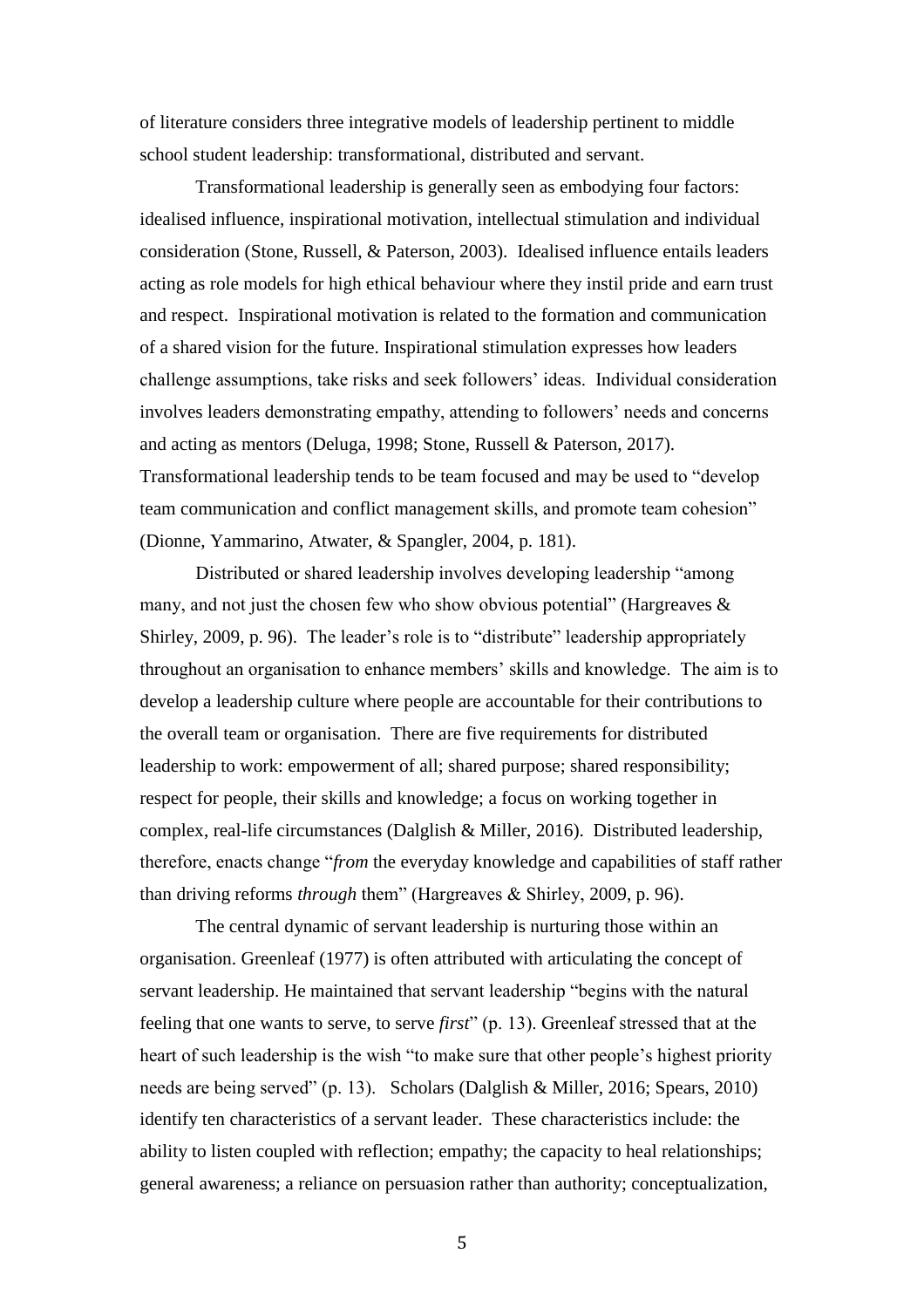the capacity to dream great dreams; foresight; stewardship; commitment to the growth of people; and the building of community. Similar to the transformational paradigm, servant leadership places high concern for people and production (Stone, Russell & Patterson, 2003) and promotes a more collegial understanding of leadership (Lavery, 2013).

# **Purpose and significance**

The purpose of this research is twofold. Firstly, it is to explore those characteristics which middle year students believe make for good leadership. Secondly, it is to examine what middle years students understand by the term 'leadership'. In the light of the purpose, students were asked three questions:

- 1. Please name someone whom you consider to be a good leader?
- 2. What do you believe makes this person (these persons) a good leader?
- 3. What do you understand by the term 'leadership?

The significance of this research is two-fold. Firstly, it provides an opportunity for student voice to be heard. Secondly, this research has a national perspective. Most research on student leadership conducted within the Australian context appears to focus at a local level. This project therefore adds to the body of knowledge in the important under-researched area of middle school leadership from the perspective of those most affected by it – the students.

# **Methodology**

#### *Participants*

A total of 72 middle school students from Years 7-9 participated in this research. The majority of these students were elected school leaders. There was an even divide of 36 girls and 36 boys and numbers of Year 7, 8 and 9 students were approximately proportional. Students were selected at the discretion of each school.

# *Context*

The researchers explicitly invited 12 metropolitan schools across six Australian states and territories to participate in this research. These schools were deliberately chosen to provide variation sampling (Patton, 1990) at a national level across a range of schools that included educational sectors (Independent, Government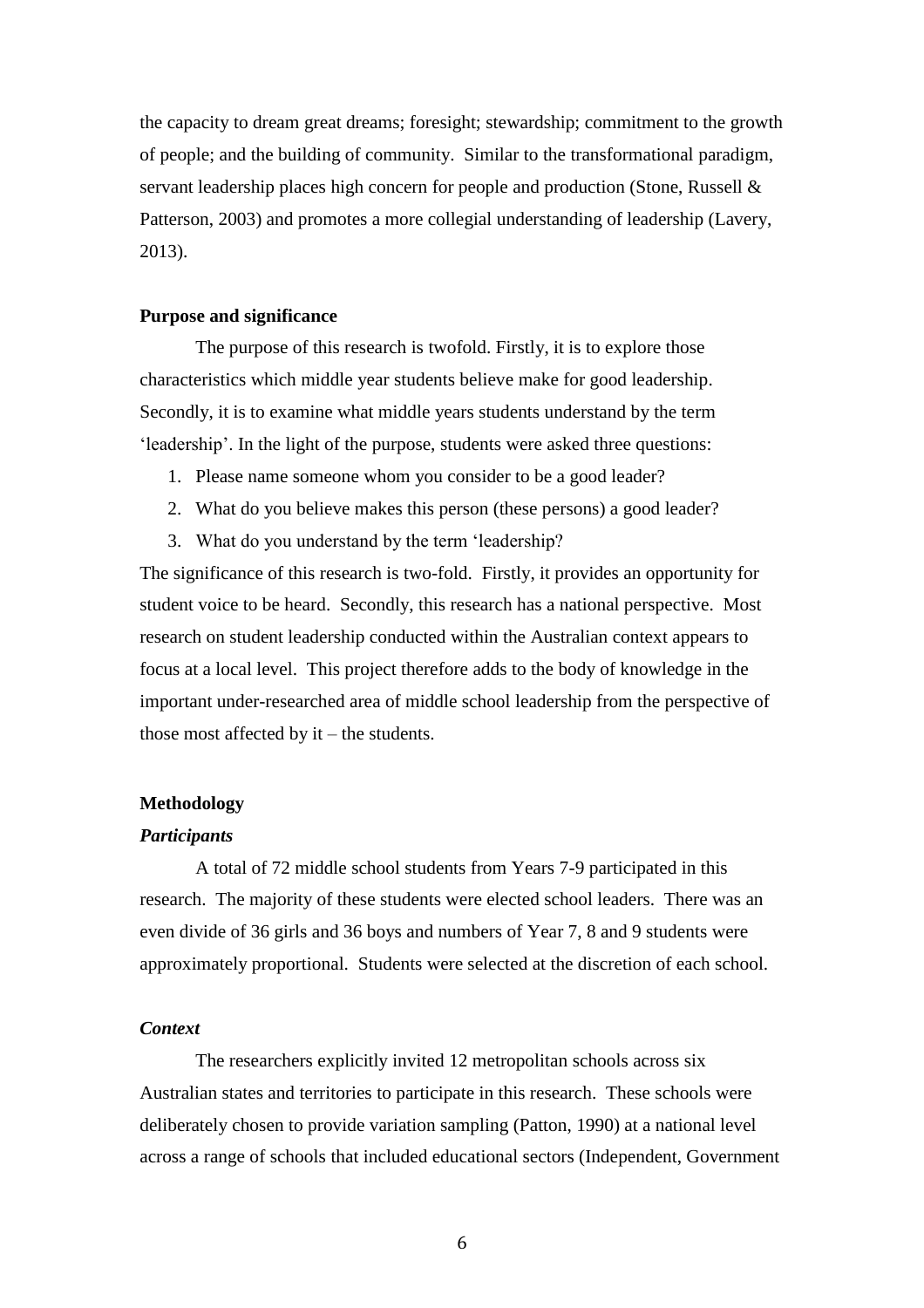and Catholic), school types (co-educational, boys, girls) and socio-economic status. Table 1 provides an outline of the schools based on Australian state or territory.

Table 1

### Schools involved in the study

| <b>School</b> | <b>State/Territory</b>    | <b>Educational Sector</b> | <b>School Type</b> |
|---------------|---------------------------|---------------------------|--------------------|
| $\mathbf{A}$  | South Australia           | Independent               | Co-ed              |
| B             | South Australia           | Independent               | <b>Girls</b>       |
| $\mathbf C$   | South Australia           | Independent               | Co-ed              |
| D             | Queensland                | Catholic                  | <b>Girls</b>       |
| E             | Queensland                | Independent               | Co-ed              |
| F             | <b>Northern Territory</b> | Government                | Co-ed              |
| G             | <b>Northern Territory</b> | Government                | Co-ed              |
| Н             | Tasmania                  | Catholic                  | <b>Boys</b>        |
| T             | Victoria                  | Independent               | Co-ed              |
| J             | Victoria                  | Catholic                  | <b>Boys</b>        |
| K             | <b>Western Australia</b>  | Independent               | <b>Boys</b>        |
| L             | Western Australia         | Catholic                  | Girls              |

## *Data collection and analysis*

Data collection involved 40-minute focus group interviews and researchergenerated field notes. Primarily, the study relied on the audiotaped exchanges between the researchers, or in the case of three schools, an assistant, and middle school students from the 12 purposefully selected secondary schools. Such exchanges were opportunities for the students to express their perceptions, insights and opinions of their understanding of leadership in their own language. The information to be analysed and interpreted by the researchers was recorded almost exclusively in this 'natural' language of the students as they attempted to articulate their understandings and experience of leadership. Typically, the focus groups comprised six middle school students from across years 7-9. Researcher-generated field notes were used to record any salient data as they emerged from the course of the interviews. This approach, sometimes referred to as "cryptic jottings: (Berg, 2007, p. 198), entails the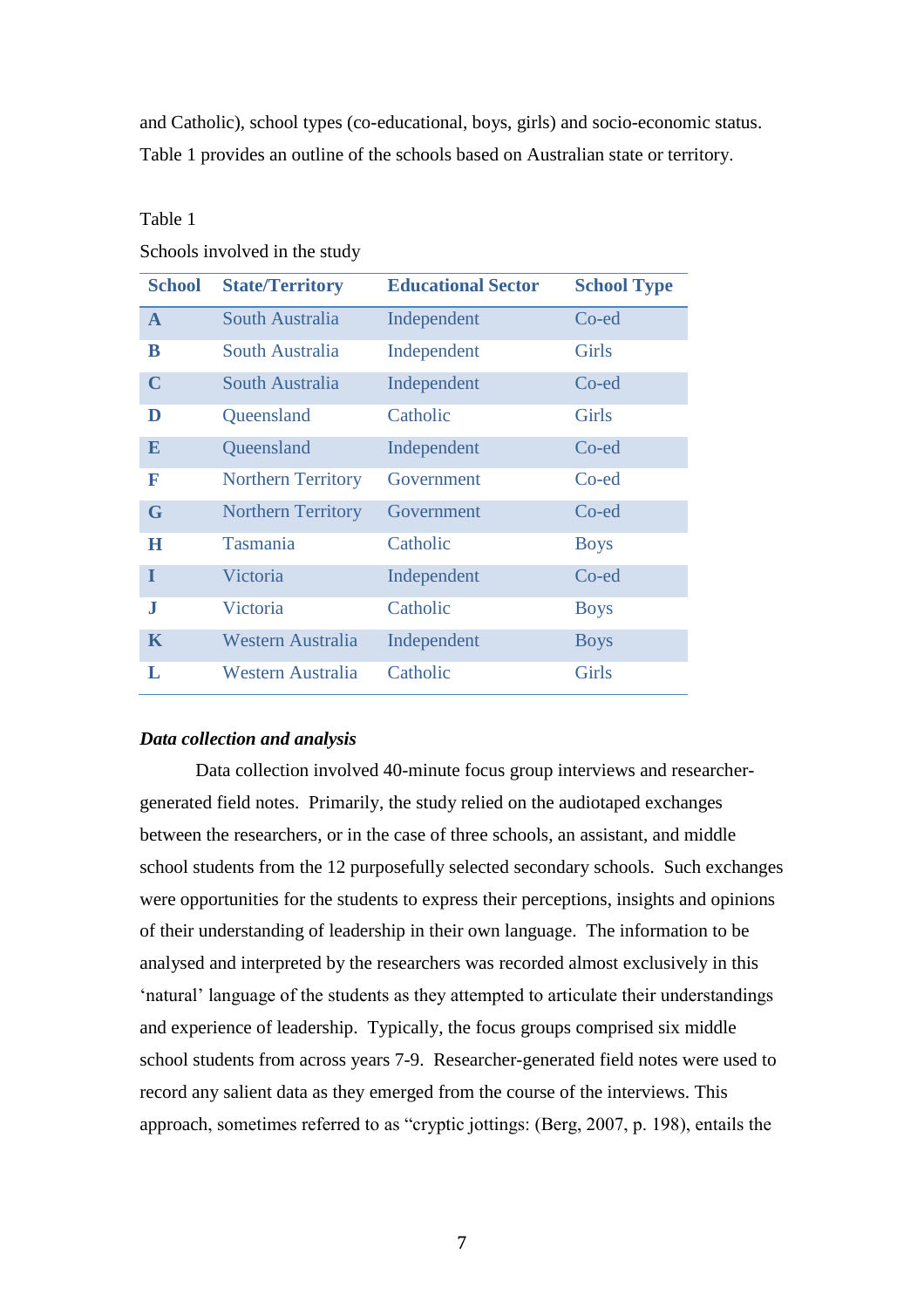use of brief statements, short notes and the recording of pertinent or unusual terms or phrases.

Drawing meaning from these kinds of data requires methods of qualitative analysis, and the adoption of a qualitative interpretivist paradigm (Neuman, 2006) to inform the methodological conduct of the study. This approach places high importance on interpreting and understanding meaningful social interactions (Weber, 1947) and the empathetic understanding of everyday lived experiences, or *Verstehen* (Neuman) from the perspective of those who live these experiences. The specific approach to explore the participants' understanding of leadership was content analysis. Qualitative content analysis can be defined as a research approach "for the subjective interpretation of the content of text data through the systematic classification process of coding and identifying of themes and patterns" (Hsieh & Shannon, 2005, p. 1278). There was no intention to compare data from the different educational sectors, states or individual schools, nor to compare data by gender. The transcripts from the focus group interviews were examined for common themes, patterns, topics, symbols and shared mind-sets as described by the middle school students. The researcher-generated field notes were used, where appropriate, to clarify the themes developed from the focus group interviews.

# *Limitations*

There were two potential limitations. The first is that the school sample did not include schools, and hence middle years students, from the Australian Capital Territory or the state of New South Wales. There were two reasons for this situation, the issue of limited finances and the fact that the researches had no contacts in these two regions. The second limitation is that half the number of students in the research came from independent schools. Any generalisability of results needs to take these two potential limitations into account.

# **Results**

The results from the student interviews are presented under three themes: examples of good leaders, attributes that make a person a good leader and participants' understanding of the concept of leadership.

# *Examples of good leaders*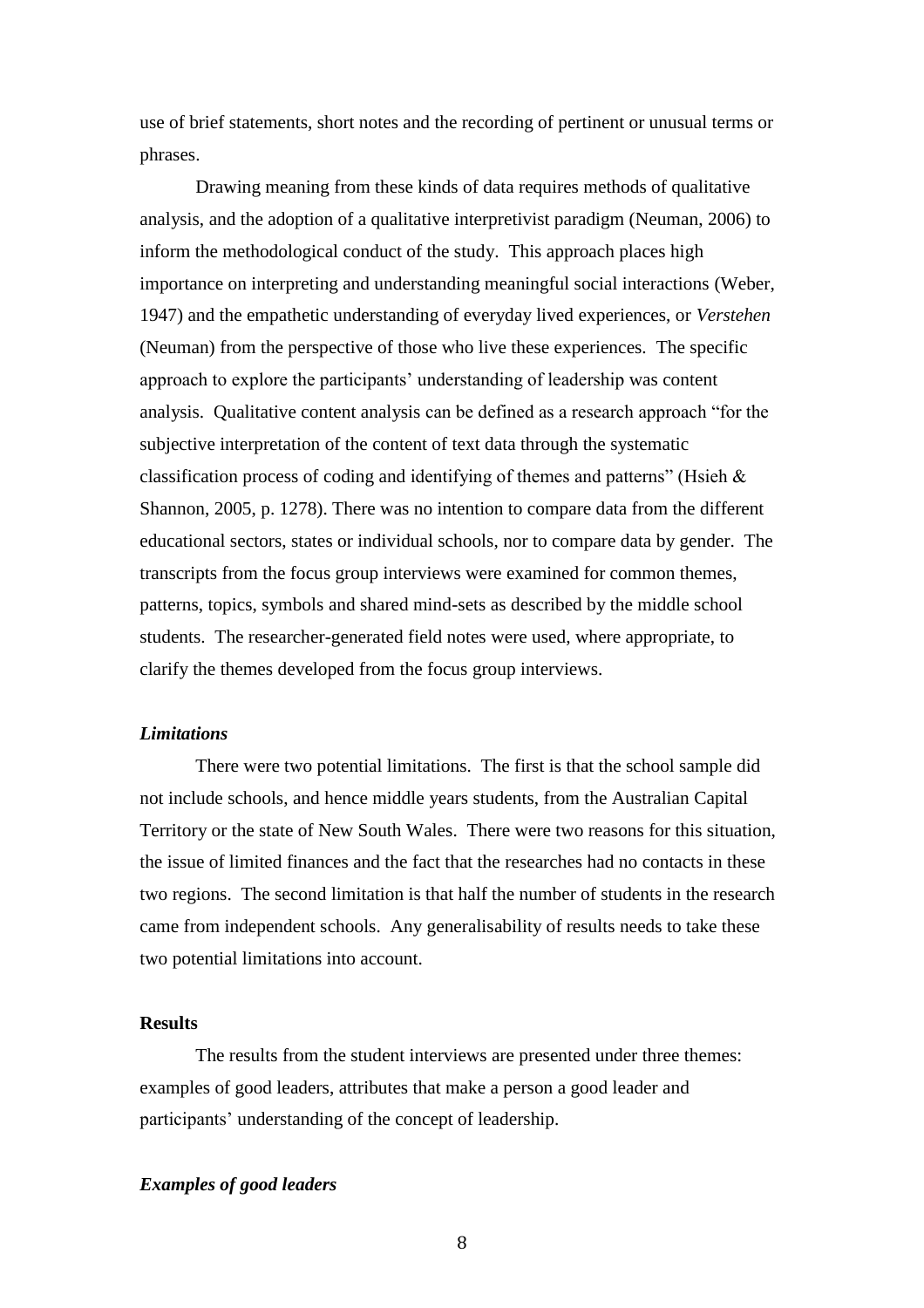Participants nominated a range of people who they believed exemplified good leadership. These people could be categorised into three groups: well-known national and international personalities; teachers and principals; and close family members. Participants proposed international notables including Michelle and Barack Obama, Malala Yousafzai, Martin Luther King Jr, Rosa Parks, Mother Teresa, Princess Diana, Nelson Mandela and Winston Churchill. In particular, leaders who espoused human rights and social awareness were popular choices because "they weren't afraid to speak their mind" and "were prepared to stand up for others." Moreover, these people were seen as honest and inspiring. Sporting celebrities, mostly Australian, were mentioned and included such personalities as Steve Waugh, Adam Goodes, Donald Bradman, Cathy Freeman as well as US tennis player Serena Williams. Participants felt that these sports persons were good leaders because of the way they encouraged others, faced diversity, and were exemplars, particularly of women, in sport.

Participants in three focus groups suggested current and former principals (and headmasters) as examples of good leaders, Participants believed these people demonstrated "leadership values of the school", they "made a difference", they "ensured everything runs smoothly" and they are "someone you can look up to and admire". Participants in two focus groups also mentioned various teachers both past and present. For example, one participant commented on a former teacher who "was a really great person and she was always there for her students". Another participant remarked, "we've got some teachers who really work so hard to make sure that we're the best … they really set an awesome example for us to follow." Participants in one focus group suggested parents and close family members. One participant believed "all mothers are good leaders". Another participant observed, "dad's a pretty good leader … I do look up to dad". A third student considered his brother was a good leader since "he's seven years older than me … he's had a lot more experience. He is able to come back and give me advice."

# *Dispositions that make for good leadership*

Participants highlighted four interconnected dispositions which they believed made for good leadership. These attributes included: leaders need to be people of integrity, they must be other-centred and relational in their leadership, they should be courageous and finally, leaders need to be inspirational. Participants from all focus groups were emphatic in their belief that leaders must have integrity. That is, they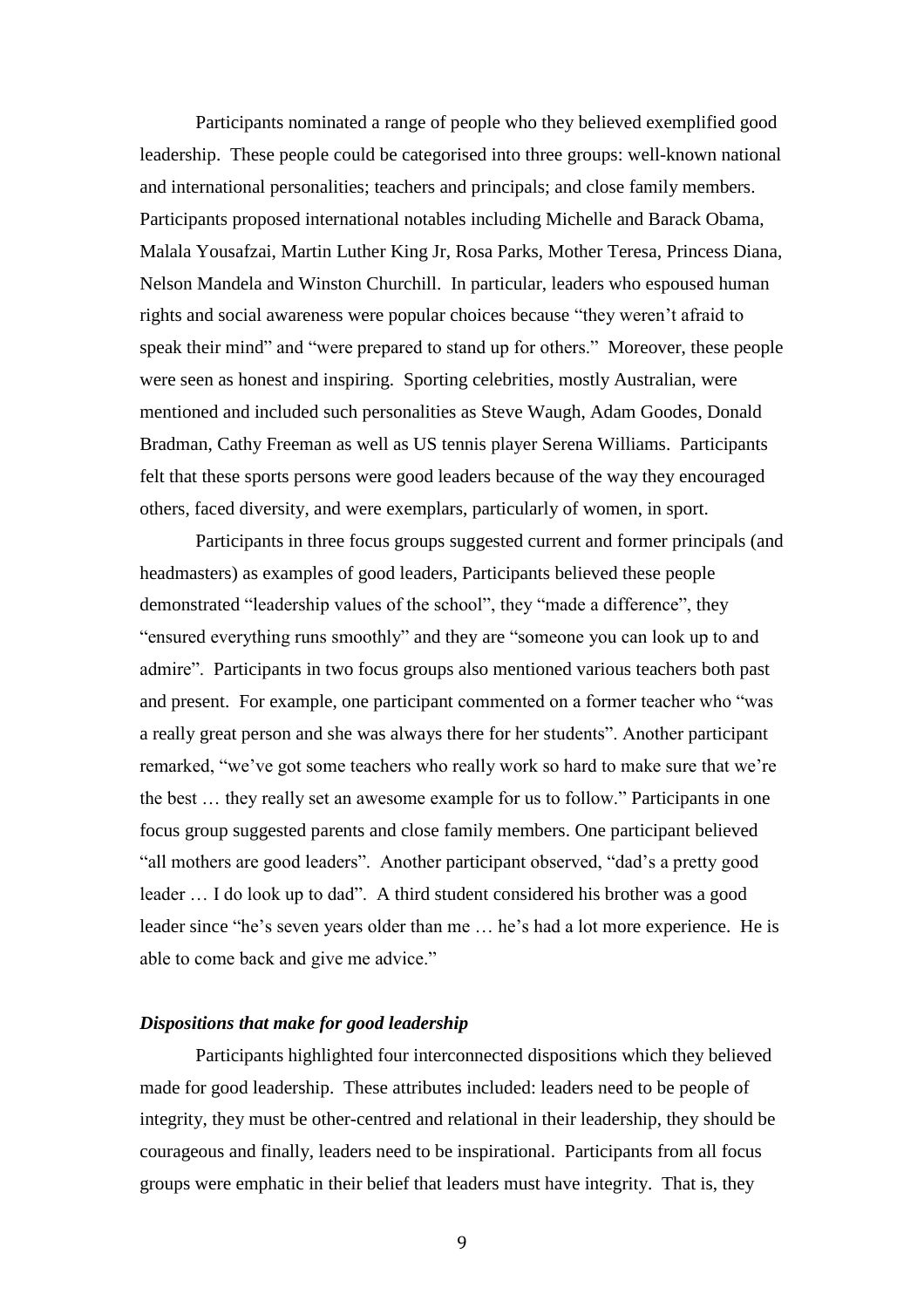should be "compassionate towards everyone", generous, kind and respectful. They need to be empathetic where they put themselves in "others' shoes" to consider how the choices they make will affect the people they lead. They must have a "good sense of justice", "make change for the good", do "what's right, not what's easy", and "do the right thing ", be humble and act" so that the world is better They should not "put themselves first", be brash, overbearing or "think they're better than everyone." Rather, leaders should "work with their people", "know their people … each one individually", inspire others "by setting an example worth following" and "value other's opinions as well as their own."

Participants almost universally emphasised a requirement that leaders be other-centred and relational in the manner by which they exercised their leadership. For example, leaders should "look at things from other people's perspectives", "get others' opinions", "help others", "support others", and consider "the well-being of the people" with whom they work. Participants contrasted this approach with one they described as "putting yourself first" and 'Just doing their own thing." Participants believed that leaders should "resonate with people, not rule over them." There was a strong sense that leaders needed to be inclusive. That is, leaders "always listen, take on people's ideas" and "never leave anyone behind." Moreover, leaders should "see everyone as a group" where they "build everyone up." As one participant noted, a leader's "success is based on working with other people."

Participants in nine focus groups believed that leaders ought to be courageous. For example, participants highlighted that leaders "need to step out of their comfort zones", "take responsibility", and "make a hard decision if it's what's right." Participants noted that leaders are not just "part of the pack" but people who "really step up to the table and help others and set a good example." It was noted that there are occasions when "leaders have to put themselves at risk" and be prepared "to step in when others may not want to." In particular, leaders need courage when sometimes they "don't make the decision that is popular." Participants indicated that leaders should "not be afraid to express their and other people's ideas and interests", "speak up for what they believe in" and have "the courage to stand up for people". Moreover, leaders must be prepared to enact "what needs to be done, no matter the path or the difficulties in the way." Further, they must "go that extra step forward and turn an idea into action." In this regard, leaders undertake a task "because it has to be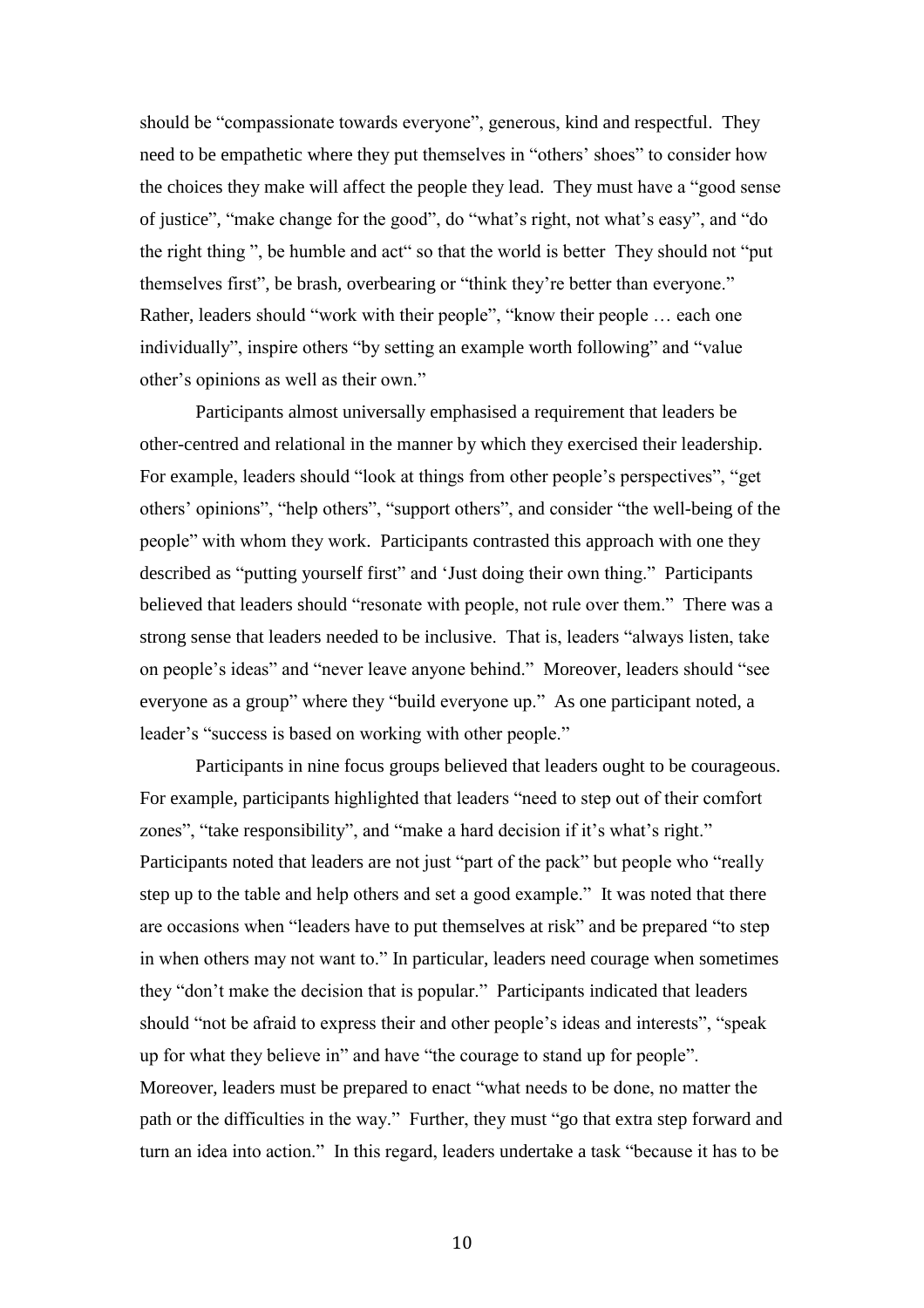done", not because it is easy. Hence, leaders "take up any opportunity they can to make a difference and help everyone."

Finally, participants indicated that leaders should be inspirational. That is, leaders need to "inspire people, inspire others to do things." Participants in eight of the focus groups talked of leaders being able to set "a good example for others to follow." As one participant explained, "being an example – that's the most powerful way" to lead. Being inspirational required leaders having a vision, "pushing people to do their best", acting "professionally at all times" and having the capacity to effectively "communicate to everyone." Participants noted that communication required leaders "to be good listeners, listening to everyone." The point being made was that if leaders "don't listen they cannot really communicate." Lastly, one participant commented, leaders are "the glue of the group, bringing them together."

#### *An understanding of leadership*

Participants described leadership in terms of operating as part of a team, being adaptable and service-oriented. Participants in four focus groups noted moreover, that everyone has the potential to be a leader. The words "team", "teamwork" and "group" were consistently mentioned in the various focus groups as was the phrase "work as a team." Comments included: "leadership is like teamwork, working with everyone's opinions", "inspiring others to achieve goals for the team rather than forcing them", "if you're a leader … you're a member of a team." Teamwork involved "identifying with every one of the team members", providing guidance rather than "just telling them", offering "encouragement" to the team, "promoting a common cause" and the ability "to delegate".

Participants in four focus groups described leadership in terms of being adaptable to the demands of a given situation. For example, participants noted Participants noted that there were times when leadership means "going to the front of the pack and lighting the way for everyone else". Participants also indicated that there were occasions "when a good leader would probably lead more from the back and kind of help everyone to be better." One focus group advanced the "analogy of a shepherd and a flock of sheep" where "the shepherd is not out in front telling the sheep." As was explained, "a leader is not always out in front telling people, but ... kind of at the back or in the middle letting everyone make their own decisions." But when things go wrong, the leader "guides and leads the people not doing well."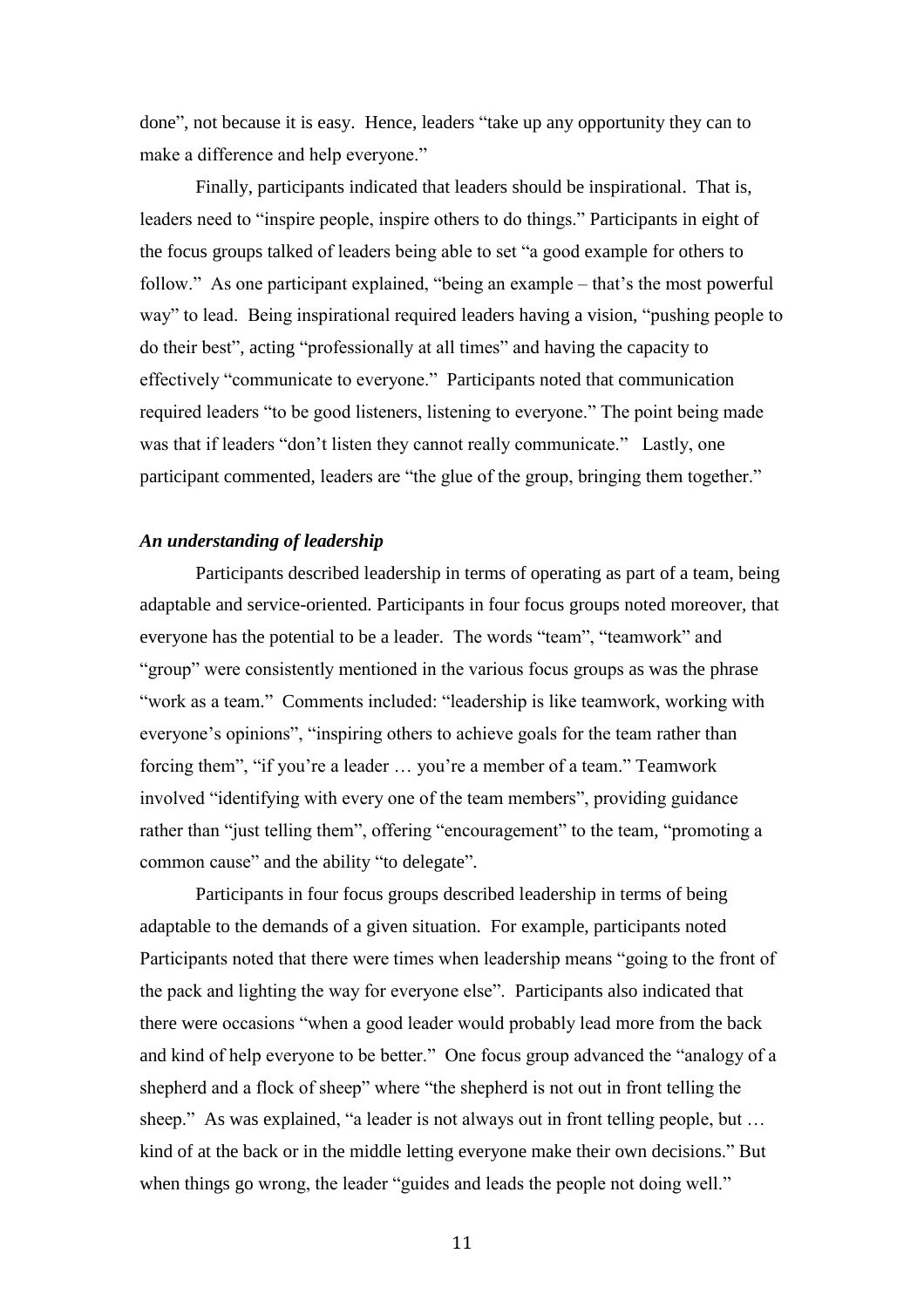Participants from seven focus groups advanced the idea that leadership involved service. They noted that bad leaders "will just try and control everything", "try and have all the power that they can get", "do their own thing" and focus on "simply having the badge". Rather, participants believed that leadership involves "generosity", it means "putting others first … it's for the wellbeing of people, not just themselves", "it's about leading people to reach what they can possibly be". Participants noted that leadership involves "admitting to mistakes, working on them and helping other people work on their mistakes." It entails "having a mindset that puts others in front of yourself", of considering "how they can help others for the good of others." In essence, leadership necessitates "putting others above themselves". Leaders "think about everyone – it's not just about them."

Participants in one focus group raised the idea that leadership is "a quality that everyone has but only some people have the confidence to show." One participant, using the shepherd motif noted, "there's always going to be a few people who are going to stand up and become shepherds." As he explained, "all the sheep possess the quality to be a leader", but leadership entails someone having "the confidence to step up." On this point, another participant observed that leadership incorporates "your views on life and your traits … generally you're born with them, often you're taught." It was, as another participant remarked, the "conundrum of nature over nurture." As he explained, "it really depends on the person you are." That is, while "you might have some traits ... the majority of those leadership qualities are developed by you, by the people around you and the people you associate with." Furthermore, he believed that these qualities could be developed by anyone: "it doesn't matter how old you are, how young, what race you are, what gender you are."

# **Discussion**

In light of the results the discussion is centred on three considerations: the form of leadership that the middle schools students believed appropriate; the type of leadership which they rejected; and possible underlying reasons for their choices. Dempster and Lizzio (2007) note the "identifiable gap in our knowledge of students' understanding of leadership and how they see, experience and interpret it in different situations" (p. 279). The purpose of the current research was to address this gap for unless there is an understanding of what leadership means to students, in this case early adolescents, it is difficult to effectively develop programs aimed at augmenting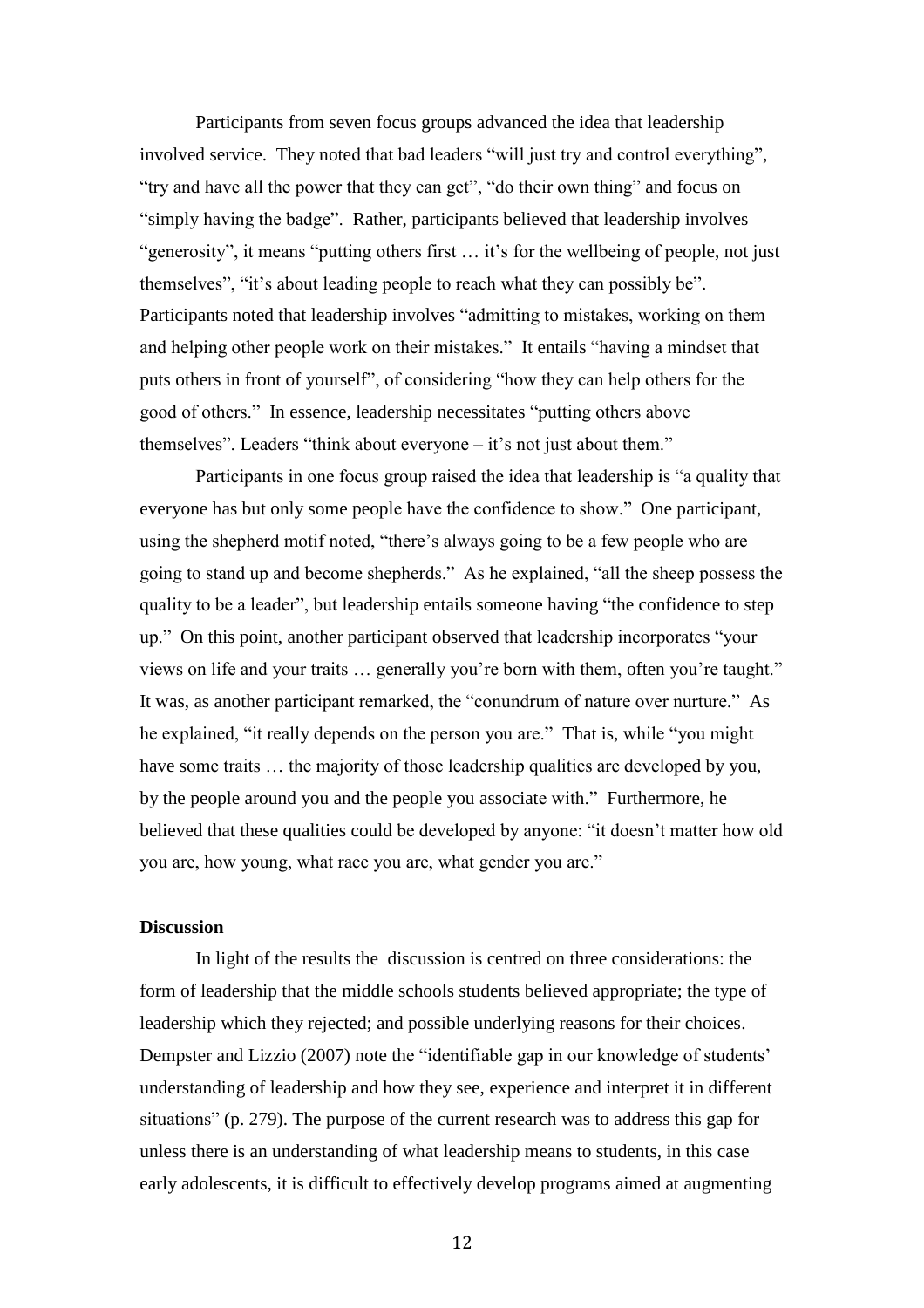their leadership skills. The results from the student focus group interviews indicated that middle school students have very firm views about what leadership *is* and *is not*. The participants perceived leadership as process directed (goal oriented), relational and service oriented. This conception of leadership aligns with the work of Conant and Norgaard (2012) who contend that good leaders have particular dispositions that enable them to be clear and consistent. These dispositions include the head – having a model for how to lead people and change; the heart – having a genuine capacity to engage with others; and the hands – having competence to do things.

It was apparent from the responses of the participants to the question "Name someone you consider to be a good leader" that the middle years students had a more comprehensive view of leadership than someone who might simply be considered a hero. As previously alluded to, the participants named people of integrity, who were other-centred and relational, courageous and inspirational. Participants also highlighted these interconnected attributes as critical to good leadership *per se*. Whilst some of the individuals named by the students as exmplars of good leaders were clearly people of note who they knew from 'afar' others were much better known and present in the lives of the students. These observations align with the findings of Roach et al. (1999) whereby the youth interviewed similarly named 'activists who cared about their followers, teachers who care about students, or even parents who have simply led themselves and their children through difficult situations"(p. 19).. To the students it was important that leaders hold firm to their beliefs, which necessitated making hard decisions from time to time. Being popular or charismatic was not a characteristic attributed to a good leader. Such an understanding of what it means to be a leader finds definite links with notions of transformational leadership. That is, leaders who are highly ethical, communicate a shared vision, seek others' ideas and demonstrate empathy (Deluga, 1998; Russell & Paterson, 2003). Moreover, transformation leadership is team orientated (Dionne, Yammarino, Atwater, & Spangler, 2004).

For the participants, leadership was not about getting a badge or telling people what to do. Rather, participants were strong on the notion that leadership was associated with teamwork and involvement as part of a team. These findings support earlier research by Roach et al (1999) who found that "group alliances matter to young people … relationships and 'being in the now' matter more for young people than do links with faceless institutions" (p. 18). As Roach et al. remarked, the "real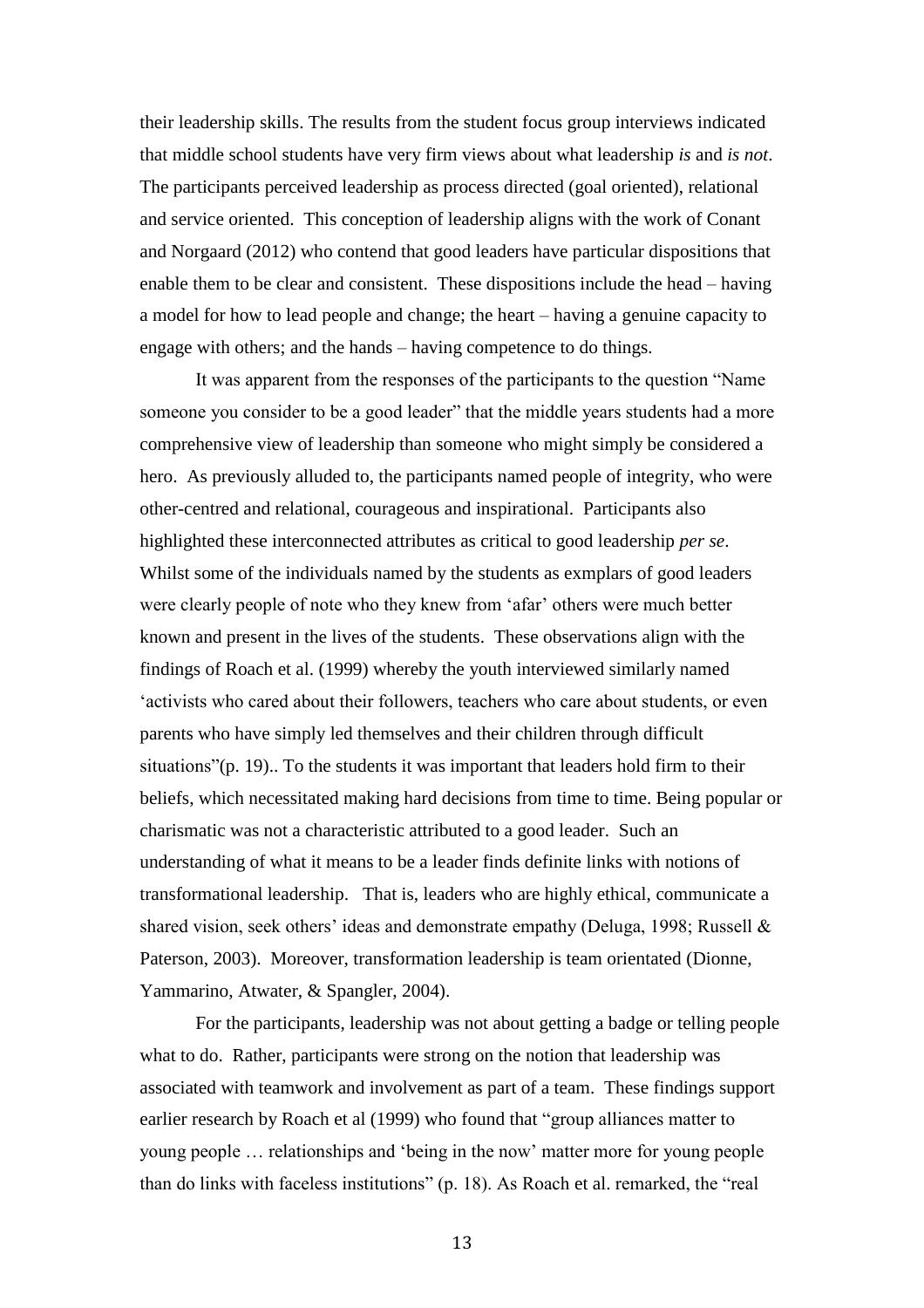power" for young people was not "whether you're a leader or a follower. The power comes from working as a team" (p. 18). Further, Bahr and Pendergast (2007), noting the work of Howe (2006), point out that the affinity for working in teams is one of the most distinguishing features of young adolescents. The predisposition for teams and teamwork is thought to have a genesis, in part, in the many hours spent in childcare in their early years.

The emphasis on team, rather than self, aligns closely with the adult concept of distributed leadership. The practical element of distributed and shared leadership is encompassed in the working of effective teams. Economic research has indicated that the most consistent strategy for producing high quality goods and services is superior teamwork (Dalglish & Miller, 2016). Participant comments support an affinity for distributed leadership, as participants were unequivocal in their belief that leadership was a shared responsibility. Moreover, such sentiments as the need to 'step up' and the idea that everyone possesses the capacity for leadership align strongly with distributed leadership. A distinguishing feature of the distributed leadership model is that in any organisation there are multiple leaders and that responsibility for leadership is shared within the organisation (Harris & Spillane, 2008). Harris (2004) characterises distributed leadership as a form of "collective leadership" where there are "multiple sources of guidance and direction" (p. 14) which emphasises the team over the individual. Emergent leaders, according to McIntyre and Foti (2013), "are individuals whose power and influence over others in a group are derived from acceptance by group members rather than from position, status or rank" (p. 46) and in order to 'emerge' as a leader the individual must "demonstrate characteristics and behaviours that fellow members interpret as enabling the group to complete the task at hand" (p. 46). The experience of young adolescents in teams and their own observations of emergent leaders may have shaped the view of the participants in this study about leaders and leadership. Harris further suggests that "collaboration and collegiality are at the core of distributed leadership" (p. 15) – characteristics that one would assume underpin effective teamwork.

Participants were strong in their belief that leadership should be one of service. They rejected notions of self-centredness or power for power's sake. Rather, participants suggested that leadership must involve the wellbeing of people and the desire to put others before oneself. Such a concept resonates strongly with Greanleaf's (1997) understanding that leadership is concerned with other people and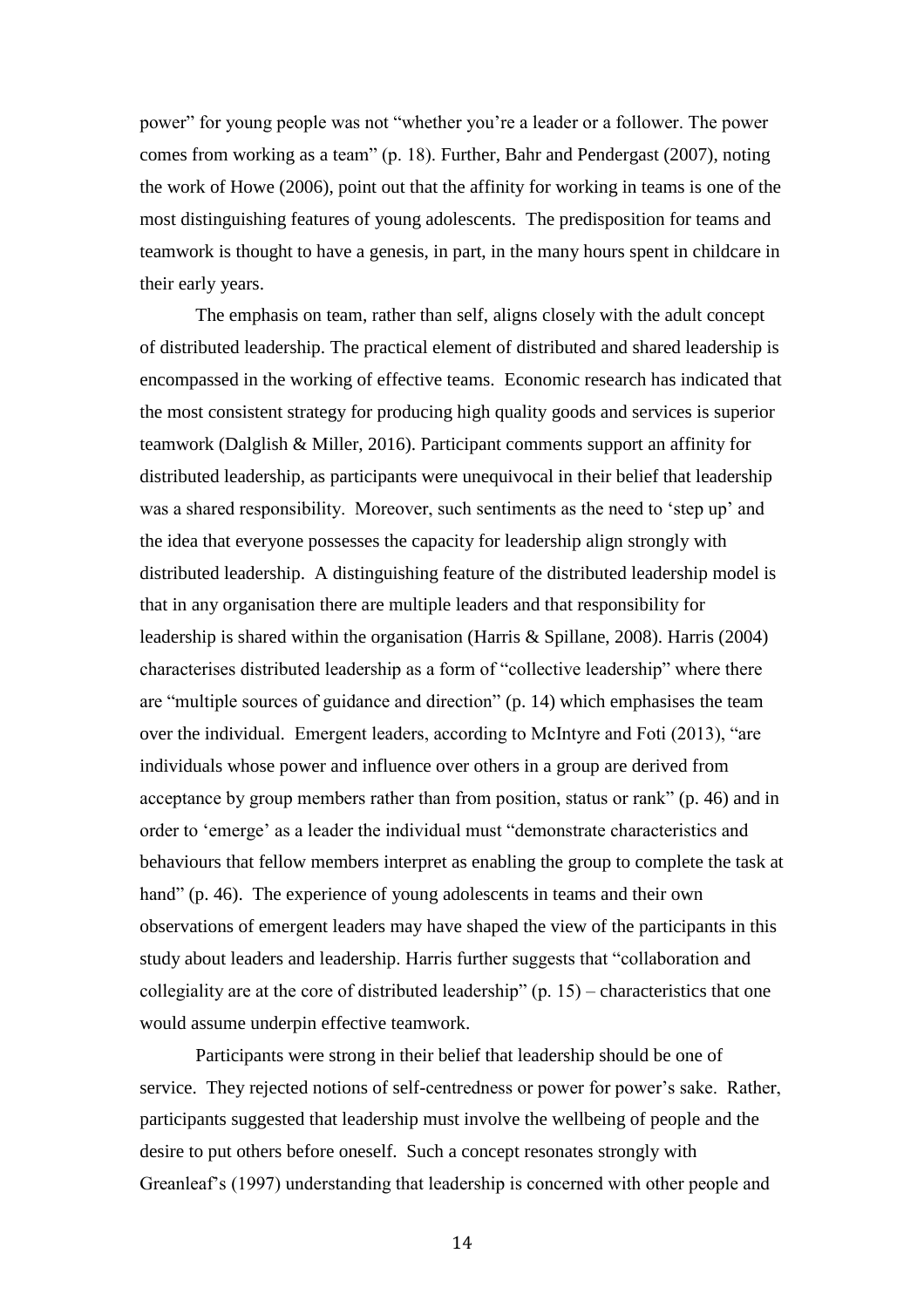their highest priorities. Servant leadership is based on ethical behaviour, a commitment to the growth of people and a focus on building community (Spears, 2010). There is, in addition, a body of literature, which suggests that student leadership should provide opportunities for students to exercise servant leadership, especially to those on the margins (Lavery & Hine, 2013), it should involve students in civic service (Dugan & Komives, 2007) and it should aim to meet the needs of others (Ryan, 1997).

An understanding of leadership that is distributed, transformational and servant sits well with the middle schools students' conviction that good leaders are role models for others, hold firm to their beliefs, make hard decisions when necessary while being empathetic at all times. Hence, leaders are good communicators – both verbal and non-verbal – who can be trusted to do what is in the best interests of everyone. These qualities do not reside in the few but may be considered latent across the group. Thus the participants' belief that everyone has the capacity to lead when the need arises. It was apparent that more autocratic forms of leadership, especially where the perception was that the leader was operating from a position of selfinterest, were strongly rejected by the participants. Good leaders were seen as much more focused on the interests of the group and moving everyone towards a common goal.

The need to belong to a group, whilst a very human trait extant at any age, is particularly important for young adolescents. With reference to young adolescents Goodenow (1993) defines belonging as "students' sense of being accepted, valued, included and encouraged by others" (p. 25) in the school environment. The strong need to feel that they belong (linked to the notion of teams discussed above) may also, in part explain the manner in which students both regard and exercise leadership. Hence it may be asserted that, in exercising leadership, young adolescents considered the common interest of the group as more important lest it compromise the standing of the 'leader' within the group. In other words, if their own individual interests were seen to dominate they may be isolated by the group and hence threaten their sense of belonging. Providing opportunities for students to 'practice' leadership in a safe setting would seem to be important for young adolescents. Barron (2018, cited in Barron & Kinney, 2018, ) supports this assertion when he states that student voice matter, not simply because students "get to share their input…but also because in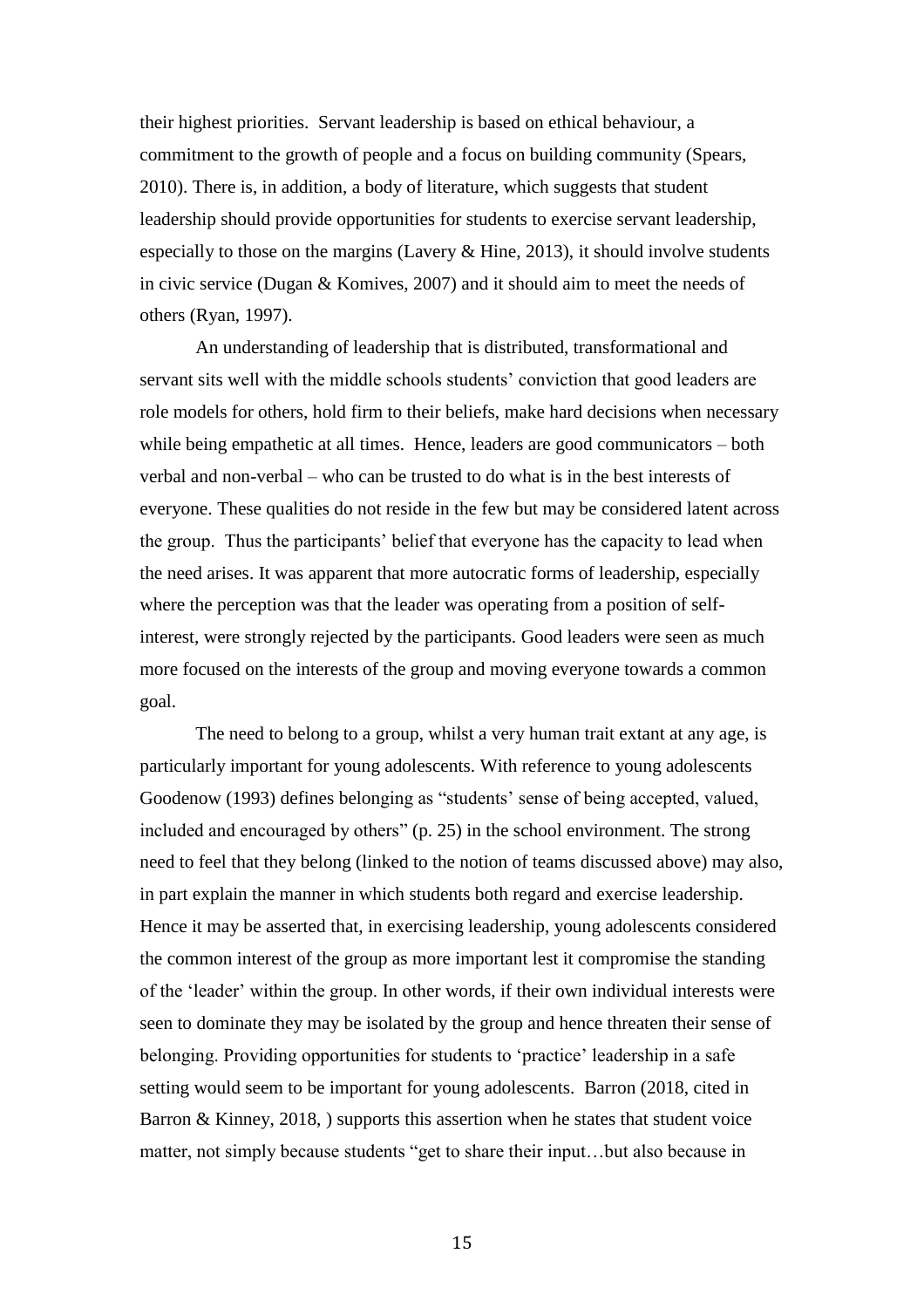allowing them to express their opinions in an open forum, we are teaching them the invaluable lesson of how to appropriately share their input" (p. 240).

Such opportunities enable the students to 'test' their leadership skills and the consequent results of their actions. Importantly, these leadership opportunities need to be more than simply provision of a badge or a set of jobs for, as the participants in this research noted, leadership is much more. For the participants leadership was much more organic with opportunities arising spontaneously. Interestingly, students did not allude to the notion of power in their response to the questions. Rather leadership was about the person with the best skill-set in a given situation 'stepping up' when required. For example, one participant noted that whilst he was not the captain of his cricket team he was able to exercise leadership by suggesting more appropriate field placements if the game situation demanded. He saw this as an opportunity to be a leader. Leadership was about contributing to the team (or group) and was perhaps indicative of the sense of care both for and of the team. In so doing, students have the opportunity to attend to important developmental challenges of early adolescence, noted above, such as developing a sense of identity and becoming more reflective, abstract and independent in their thinking and decision making.

#### **Conclusion and Recommendations**

Although a general feeling persists among practitioners that youth leadership training is a worthwhile endeavour (Black, et al., 2014; Coffey & Lavery, 2017), such programs often depend on implicit unexamined ideas about how young people develop leadership traits and what leadership entails. This study of 72 Australian middle school students in 12 metropolitan schools across six states and territories indicates that youth may well have a definite sense of what good leadership entails. Moreover, their understanding of leadership rests well with established models of leadership as exemplified in distributed, transformational and servant leadership. In light of the research findings it is recommended that further research of student perceptions of leadership be undertaken. It befits educators interested in developing a sense of leadership in students to be aware of and to build on what is important and relevant to students. Therefore, it is further recommended that school leaders examine their middle school student leadership programs in light of the views expressed about servant, transformational, and distributed leadership as expressed by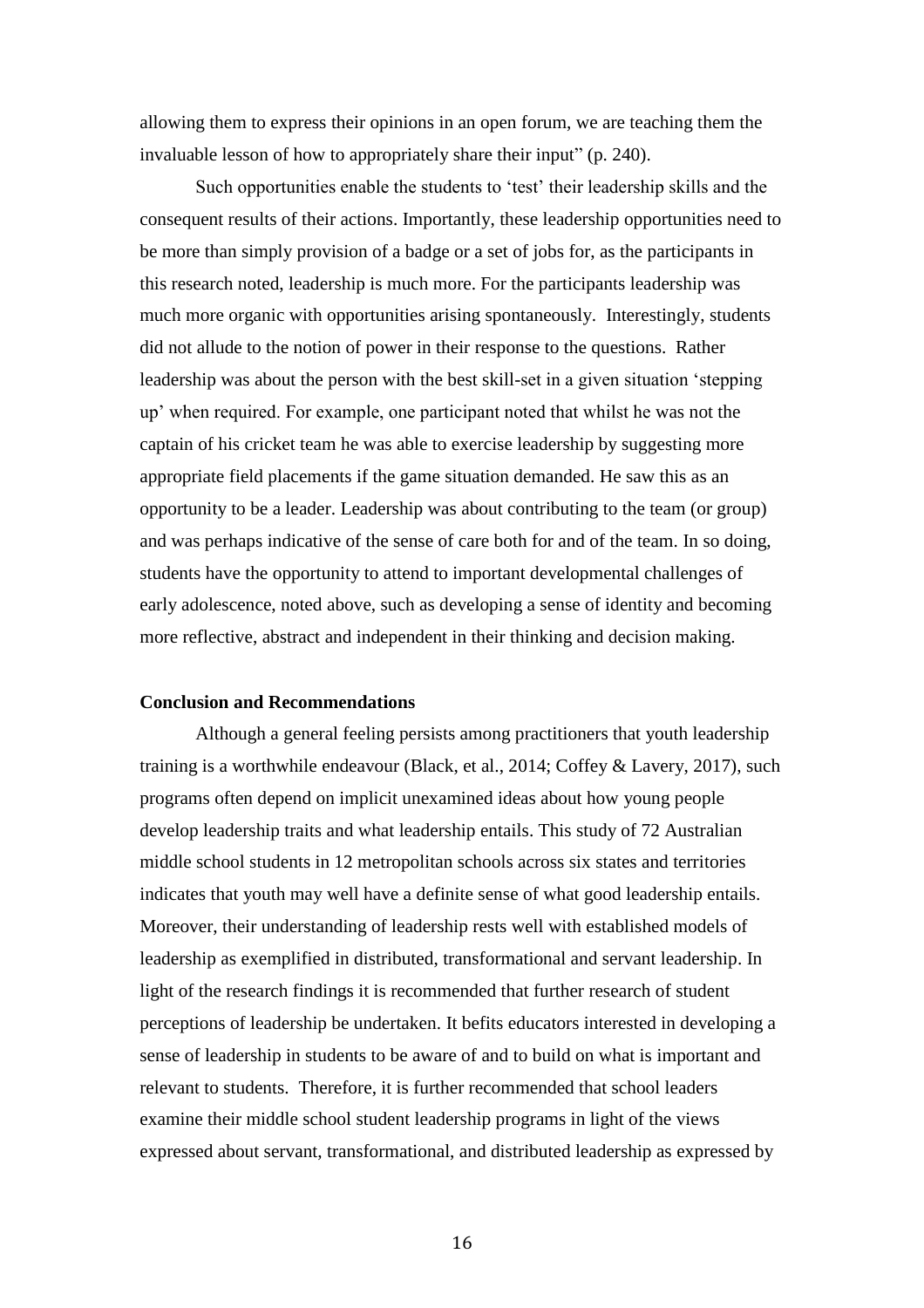the participants in this study. That is, to hear student voice when planning a meaningful student leadership program.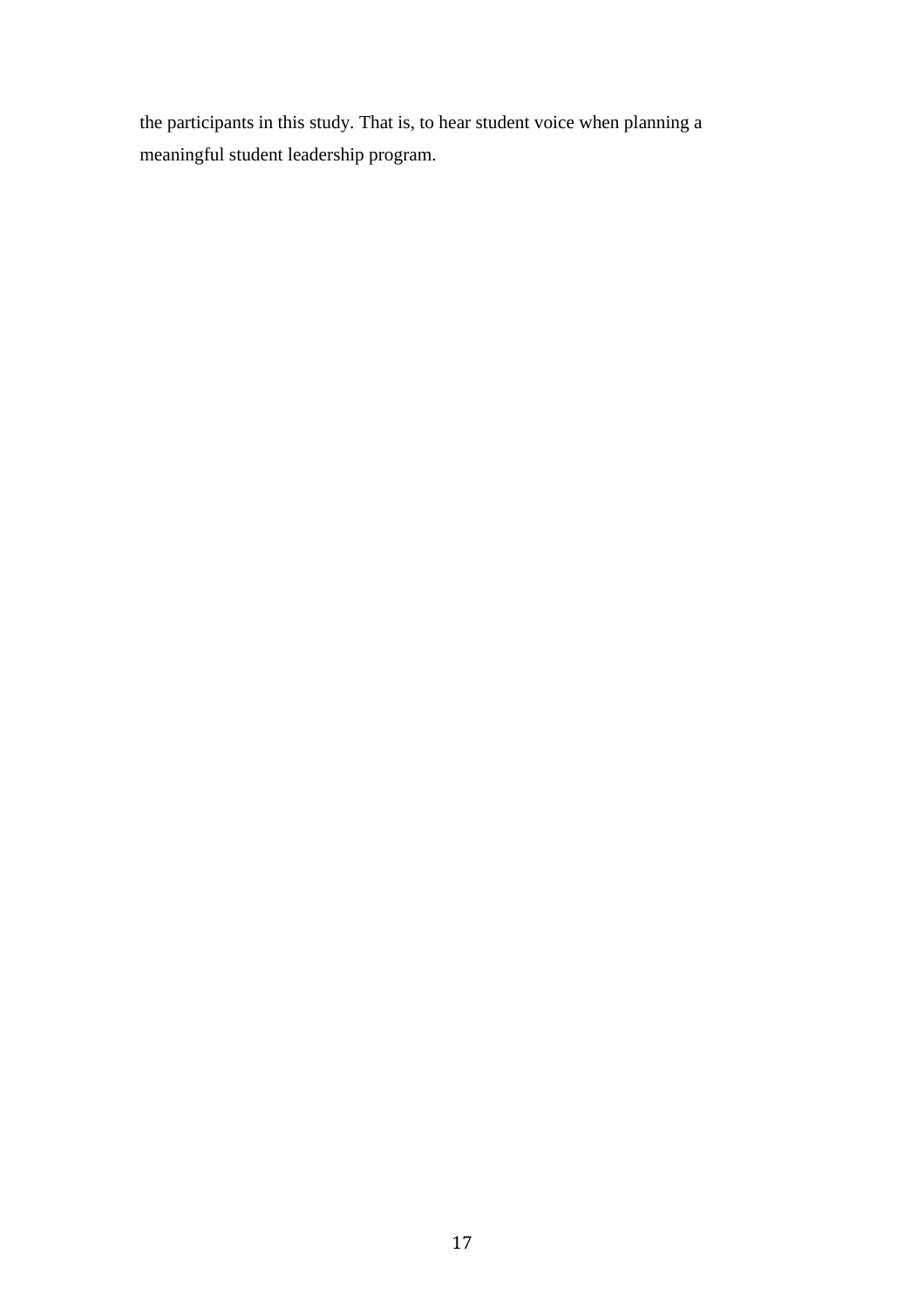## **References**

- Adolescent Success. (2018). *Adolescent Success position paper infographic* [Brochure]. Toowong, Qld: Adolescent Success.
- Bahr, N., & Pendergast, D. (2007). *The millennial adolescent*. Camberwell, Vic: ACER Press.
- Barron, L.B., & Kinney, P. (2018) *Middle school: A place to belong and become*. Ohio, USA: Association for Middle Level Education.
- Berg, B. (2007). *Qualitative research methods for the social sciences*. Boston, MA: Pearson Education.
- Black, R., Walsh, L., Magee, J., Hutchins, L., Berman, N., & Groundwater-Smith, S. (2014). *Student leadership: A review of effective practice.* Canberra: ARACY.
- Chapman, J., & Aspin, D. (2001). Schools and the learning community: Laying the basis for learning across the lifespan. In D. S. Aspin, J. D. Chapman, M. Hatton, & Y. Sawano (Eds.), *International handbook on lifelong learning part 2* (pp. 405–446). Dordrecht, The Netherlands: Kluwer Academic Publishers.
- Coffey, A., & Lavery, S. (2017). Student leadership in the middle years: A matter of concern*. Improving Schools, 21*(2)1-14. DOI: 10.1177/1365480217732223
- Conant, D., & Norgaard, M. (2012). Touchpoints: The power of leading in the moment. *Leader to Leader, 63*, 44-49.
- Creswell, J. W., & Creswell, J. D., (2018). *Research design: Qualitative, quantitative and mixed methods approaches* (5<sup>th</sup> ed.). Thousand Oaks, CA: Sage Publications, Inc.
- Crotty, M. (1998). *The foundations of social research: Meaning and perspective in the research process*. Crows Nest, Australia: Allen & Unwin.
- Dalglish, C., & Miller, P. (2016). *Leadership: Modernising our perspective*. Prahran, Vic. Tilde Publishing and Distribution.
- Deluga, R. J. (1998). Relationship of transformational and transactional leadership with employee influencing strategies. *Group and Organisation Studies, 13*(4), 456-467.
- Dempster, N., & Lizzio, A. (2007). Student leadership: Necessary research. *Australian Journal of Education, 51*(3), 276-285.
- Dionne, S., Yammarino, F., Atwater, L., & Spangler, W. (2004). Transformational leadership and team performance, *Journal of Organizational Change Management, 17*(2), 177-193.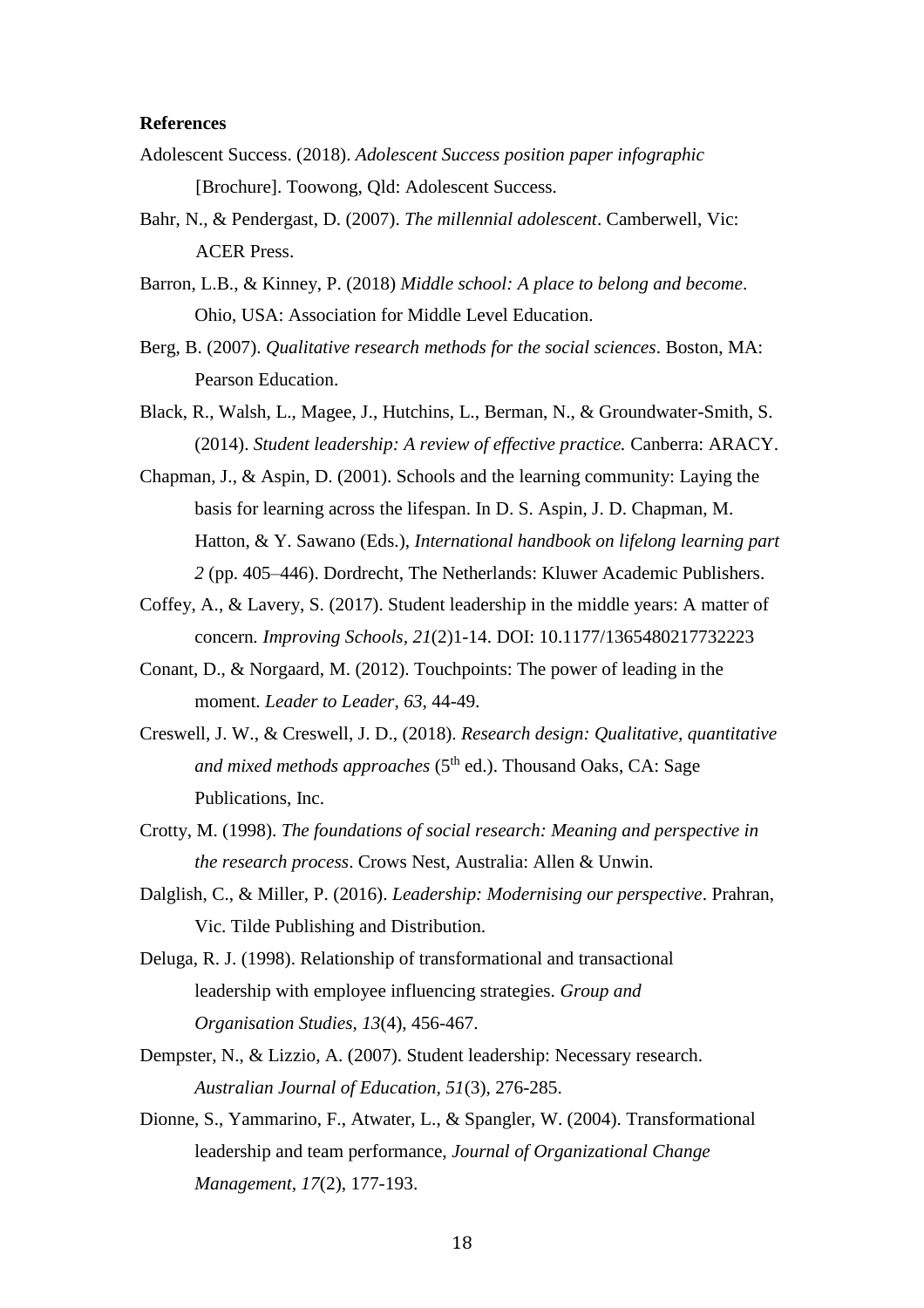- Dugan, J., & Komives, S. (2007). *Developing leadership capacity in college students: Findings from a national study.* A report from the Multi-Institutional Study of Leadership. College Park MD: National Clearinghouse for Leadership Progress.
- Education Council (2019). Alice Springs (Mparntwe) Education Declaration. Retrieved from [https://docs.education.gov.au/documents/alice-springs](https://docs.education.gov.au/documents/alice-springs-mparntwe-education-declaration)[mparntwe-education-declaration](https://docs.education.gov.au/documents/alice-springs-mparntwe-education-declaration)
- Goodenow, C. (1993). Classroom belonging among early adolescent students: Relationships to motivation and achievement. *Journal of Early Adolescence, 13*(1), 21-43.
- Greenleaf, R. (1977). *Servant leadership.* New York: Paulist Press.
- Groundwater-Smith, S. (2011). Concerning equity: The voice of young people. *Leading & Managing, 17*(2), 52-65.
- Hargreaves, A., & Earl, L. (1990). *Rights of passage: A review of selected research about schooling in the transition years*. Toronto: Ontario Ministry for Education.
- Hargreaves, A., & Shirley, D. (2009). *The fourth way: The inspiring future for educational change*. Thousand Oaks, California: Corwin.
- Harris, A. (2004). Distributed leadership and school improvement. *Educational Management Administration & Leadership, 32*(1), 11-24. DOI: 10.1177/1741143204039297
- Harris, A., & Spillane, J, (2008). Distributed leadership through the looking glass, *Management in Education, 22*(1), 31-34. DOI: 10.1177/0892020607085623
- Karagianni, D., & Montgomery, A.J. (2017). Developing leadership skills among adolescents and young adults: a review of leadership programmes. *International Journal of Adolescence and Youth, 23*(1), 86-98 DOI: 10.1080/02673843.2017.1292928
- Lavery, S. (2013). Learning to lead through service: Key insights for effective leadership in schools. In M. Buchanan (Ed.), *Leadership and religious schools: International perspectives and challenges* (pp. 145-163). Sydney: Bloomsbury.
- Lavery, S., & Hine, G. (2013). Catholic school principals: Promoting student leadership. *Catholic Education: A Journal of Inquiry and Practice, 17*(1), 41- 66.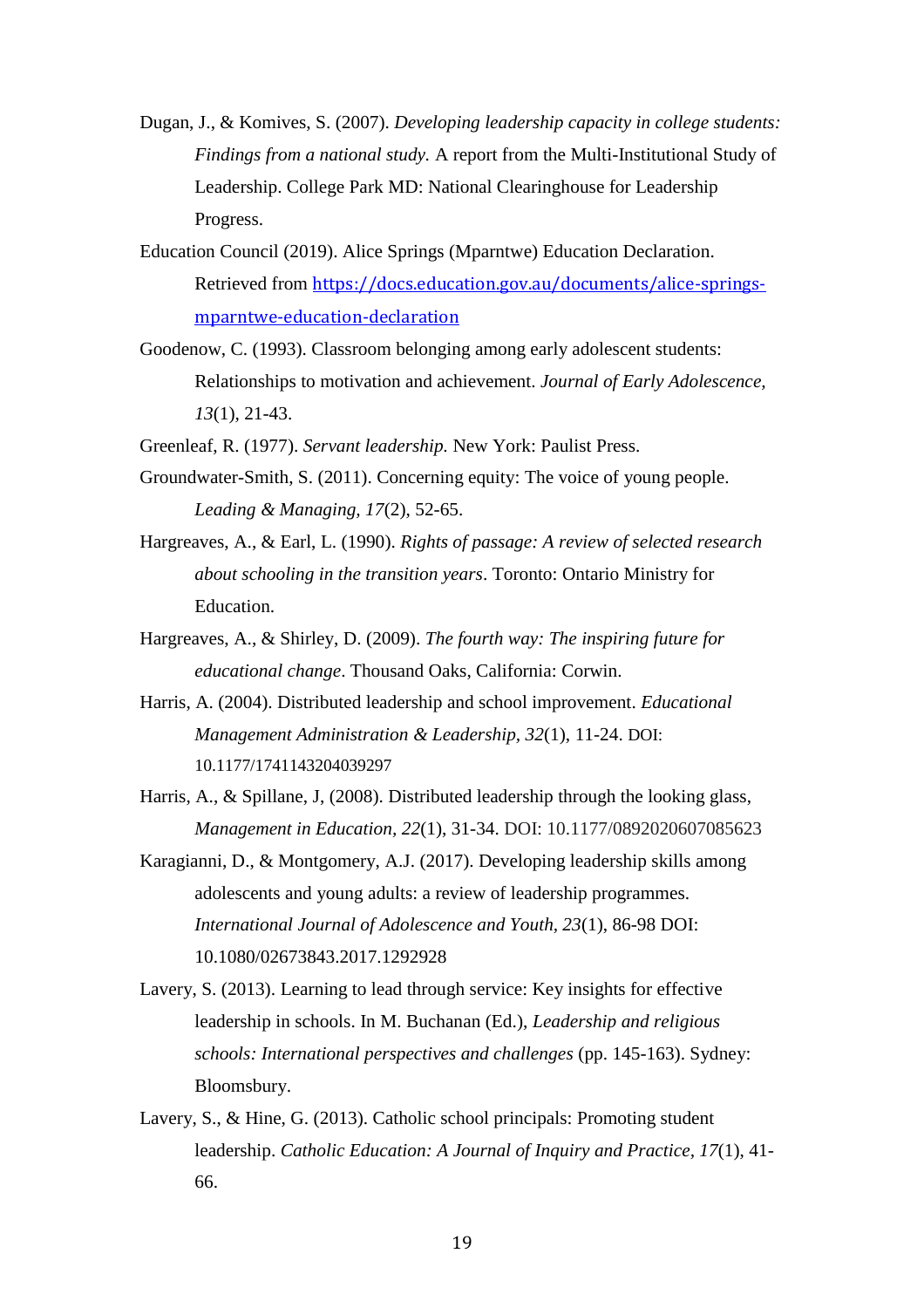- Marzano, R., Waters, T., & McNulty, B. (2005). *School leadership that works*. Alexandra, VA: Hawker Brownlow.
- McIntyre, H.H., & Foti, R.J. (2013). The impact of shared leadership on teamwork mental models and performance in self-directed teams. *Group Processes & Interpersonal Relations, 16*(1), 46-57. DOI: 10.1177/1368430211422923
- Nagel, M. (2014). *In the middle: The adolescent brain, behaviour and learning.* Camberwell, Vic.: ACER Press
- Neuman, W. (2006). *Social research methods qualitative and quantitative approaches*. Boston, MA: Pearson Education.
- Pendergast, D. (2017). The middle years. In Pendergast, D., Main, K. & Bahr, N. (Eds.), *Teaching middle years: Rethinking curriculum, pedagogy and assessment* (pp. 1-20). Crows Nest, NSW: Allen & Unwin
- Punch, K., & Oancea, A. (2014). *Introduction to research methods in education*. Los Angeles: SAGE Publications, Ltd.
- Patton, M. (1990). *Qualitative evaluation and research methods* (2<sup>nd</sup> ed.). Newbury Park, CA: SAGE Publications.
- Redmond, G., Skattebol, J., Saunders, P., Lietz, P., Zizzo, G., O'Grady, E., & …Roberts, K. (2016). *Are the kids alright? Young Australians in their middle years: Final report of the Australian Child Wellbeing Project*. Flinders University, University of New South Wales and Australian Council for Educational Research, Retrieved from [www.australianchildwellbeing.com.au](http://www.australianchildwellbeing.com.au/)
- Roach, A., Wyman, L., Brookes, H., Chavez, C., Heath, S.B., & Valdes, G. (1999). Leadership giftedness: Models revisited. *Gifted Child Quarterly, 43*, 13–24.
- Ryan. P. (1997). Education leadership: A personal reflection. In J. McMahon, H. Neidhart, & J. Chapman (Eds.), *Leading the Catholic School* (pp. 204–213). Melbourne, Australia: Spectrum Press.
- San Antonio, D. M. (2006). Broadening the world of early adolescents, *Educational Leadership, 63*(7), 8-13.
- Spears, L. (2010). Character and servant leadership: Ten characteristics of effective, caring leaders. *The Journal of Virtues and Leadership, 1*(1), 25-30
- Stokes, P., & James, J. (1996). *So now you're a leader.* Sydney: McGraw-Hill Book Company.